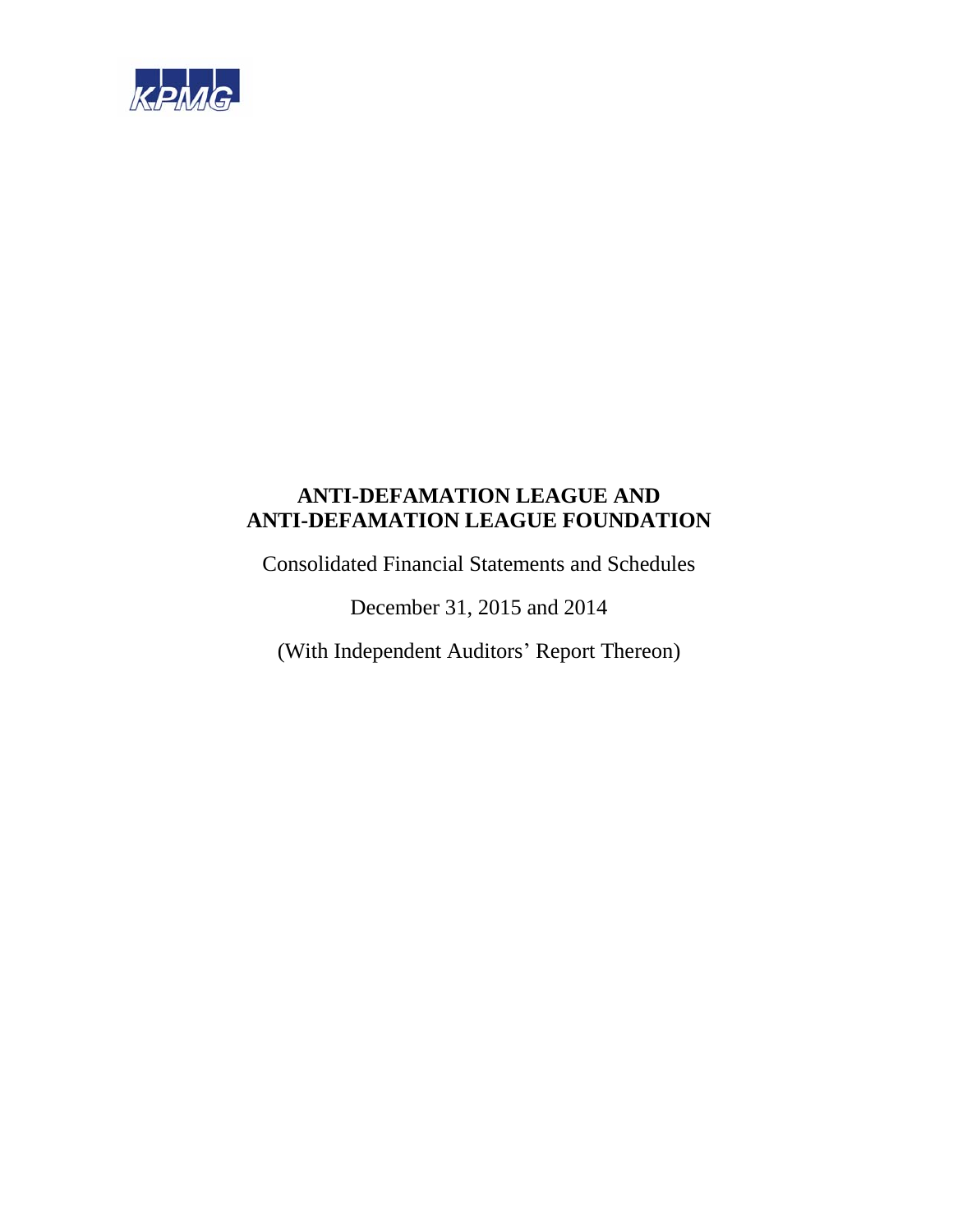

**KPMG LLP** 345 Park Avenue New York, NY 10154-0102

## **Independent Auditors' Report**

National Commission Anti-Defamation League and Board of Trustees Anti-Defamation League Foundation:

We have audited the accompanying consolidated financial statements of the Anti-Defamation League and Anti-Defamation League Foundation (collectively referred to as ADL), which comprise the consolidated balance sheets as of December 31, 2015 and 2014, and the related consolidated statements of activities and cash flows for the years then ended, and the related notes to the consolidated financial statements.

## *Management's Responsibility for the Consolidated Financial Statements*

Management is responsible for the preparation and fair presentation of these consolidated financial statements in accordance with U.S. generally accepted accounting principles; this includes the design, implementation, and maintenance of internal control relevant to the preparation and fair presentation of consolidated financial statements that are free from material misstatement, whether due to fraud or error.

## *Auditors' Responsibility*

Our responsibility is to express an opinion on these consolidated financial statements based on our audits. We conducted our audits in accordance with auditing standards generally accepted in the United States of America. Those standards require that we plan and perform the audit to obtain reasonable assurance about whether the consolidated financial statements are free from material misstatement.

An audit involves performing procedures to obtain audit evidence about the amounts and disclosures in the consolidated financial statements. The procedures selected depend on the auditors' judgment, including the assessment of the risks of material misstatement of the consolidated financial statements, whether due to fraud or error. In making those risk assessments, the auditor considers internal control relevant to the organization's preparation and fair presentation of the consolidated financial statements in order to design audit procedures that are appropriate in the circumstances, but not for the purpose of expressing an opinion on the effectiveness of the organization's internal control. Accordingly, we express no such opinion. An audit also includes evaluating the appropriateness of accounting policies used and the reasonableness of significant accounting estimates made by management, as well as evaluating the overall presentation of the consolidated financial statements.

We believe that the audit evidence we have obtained is sufficient and appropriate to provide a basis for our audit opinion.

## *Opinion*

In our opinion, the consolidated financial statements referred to above present fairly, in all material respects, the financial position of Anti-Defamation League and Anti-Defamation League Foundation as of December 31, 2015 and 2014, and the changes in their net assets and their cash flows for the years then ended in accordance with U.S. generally accepted accounting principles.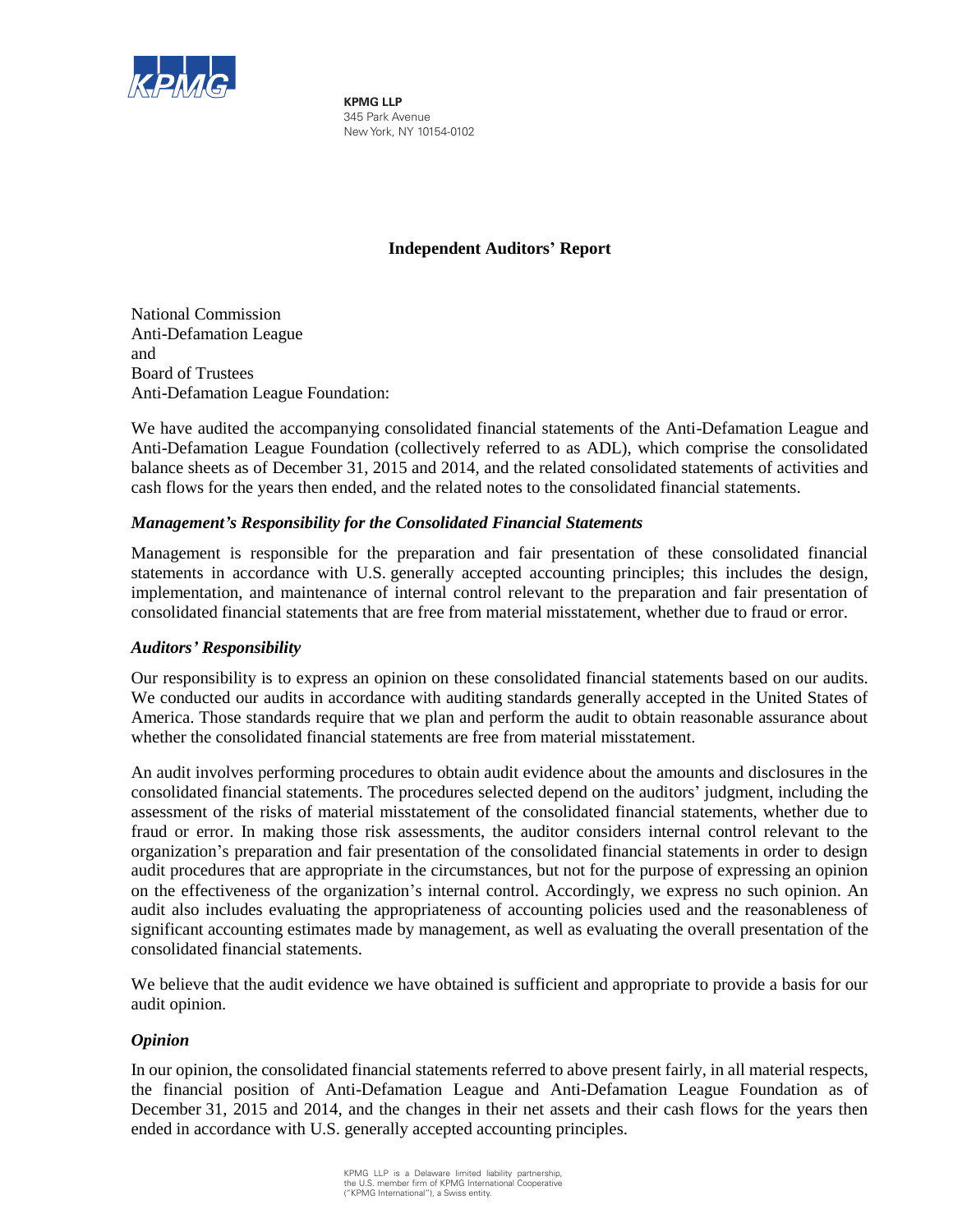

## *Other Matters*

Our audits were conducted for the purpose of forming an opinion on the consolidated financial statements as a whole. The 2015 consolidating and other supplementary information included in schedules 1 through 6 is presented for purposes of additional analysis and is not a required part of the 2015 consolidated financial statements. In addition, the accompanying consolidating balance sheet, statements of activities and cash flows are presented for purposes of additional analysis of the 2015 consolidated financial statements rather than to present the financial position or changes in net assets of the individual entities, and are not a required part of the 2015 consolidated financial statements. Such information is the responsibility of management and was derived from and relates directly to the underlying accounting and other records used to prepare the 2015 consolidated financial statements. The information has been subjected to the auditing procedures applied in the audit of the 2015 consolidated financial statements and certain additional procedures, including comparing and reconciling such information directly to the underlying accounting and other records used to prepare the 2015 consolidated financial statements or to the 2015 consolidated financial statements themselves, and other additional procedures in accordance with auditing standards generally accepted in the United States of America. In our opinion, the information is fairly stated in all material respects in relation to the 2015 consolidated financial statements as a whole.



August 2, 2016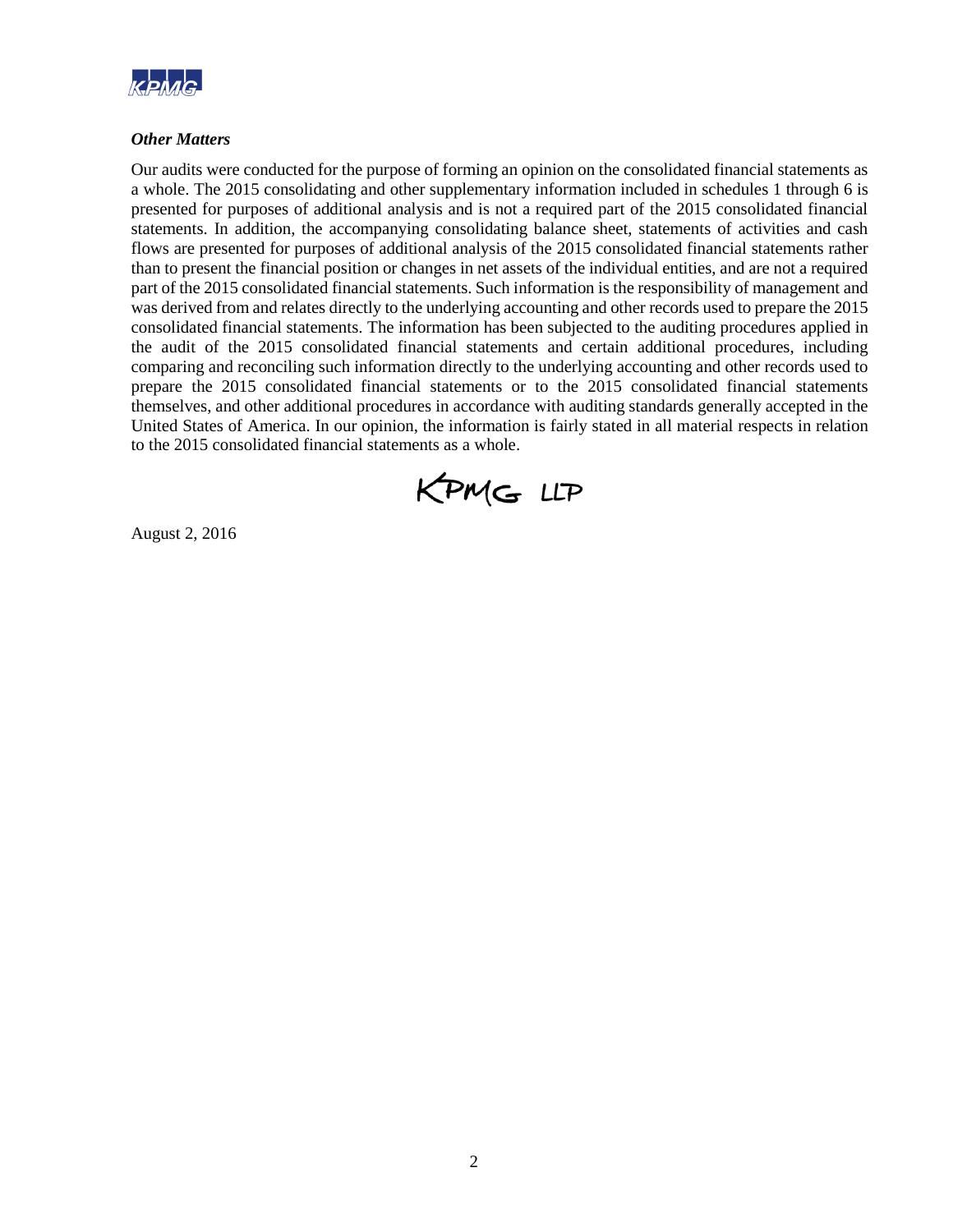## Consolidated Balance Sheets

December 31, 2015 and 2014

| <b>Assets</b>                                                                                                                                                                                                                                                    |     | 2015                                                                           | 2014                                                                         |
|------------------------------------------------------------------------------------------------------------------------------------------------------------------------------------------------------------------------------------------------------------------|-----|--------------------------------------------------------------------------------|------------------------------------------------------------------------------|
| Cash and cash equivalents<br>Contributions receivable, net (note 4)<br>Prepaid expenses and other assets<br>Investments (notes 3 and 8)<br>Property and equipment, net (note 5)                                                                                  | \$  | 7,378,647<br>13,238,188<br>3,839,450<br>108, 187, 175<br>9,660,121             | 7,306,631<br>12,505,365<br>3,712,768<br>122,329,210<br>10,234,018            |
| <b>Total assets</b>                                                                                                                                                                                                                                              | \$. | 142,303,581                                                                    | 156,087,992                                                                  |
| <b>Liabilities and Net Assets</b>                                                                                                                                                                                                                                |     |                                                                                |                                                                              |
| Liabilities:<br>Accounts payable and accrued expenses<br>Borrowings under lines of credit (note 8)<br>Deferred rent (note 8)<br>Liabilities under charitable trusts and annuity agreements<br>Long-term pension obligations (note 6)<br><b>Total liabilities</b> | \$  | 8,057,376<br>8,000,000<br>7,303,705<br>8,578,942<br>32,623,175<br>64, 563, 198 | 7,555,083<br>8,000,000<br>7,515,882<br>9,975,782<br>32,919,137<br>65,965,884 |
| Commitments and contingencies (note 8)                                                                                                                                                                                                                           |     |                                                                                |                                                                              |
| Net assets (accumulated deficit):<br>Unrestricted:<br>Available for operations<br>Long-term pension obligations (note 6)                                                                                                                                         |     | 19,738,367<br>(32, 623, 175)                                                   | 21,856,483<br>(32, 919, 137)                                                 |
| Total unrestricted, net of long-term pension obligations                                                                                                                                                                                                         |     | (12,884,808)                                                                   | (11,062,654)                                                                 |
| Temporarily restricted (note 7)<br>Permanently restricted (note 7)                                                                                                                                                                                               |     | 22,835,204<br>67,789,987                                                       | 31,022,176<br>70,162,586                                                     |
| Total net assets                                                                                                                                                                                                                                                 |     | 77,740,383                                                                     | 90,122,108                                                                   |
| Total liabilities and net assets                                                                                                                                                                                                                                 | S   | 142,303,581                                                                    | 156,087,992                                                                  |

See accompanying notes to consolidated financial statements.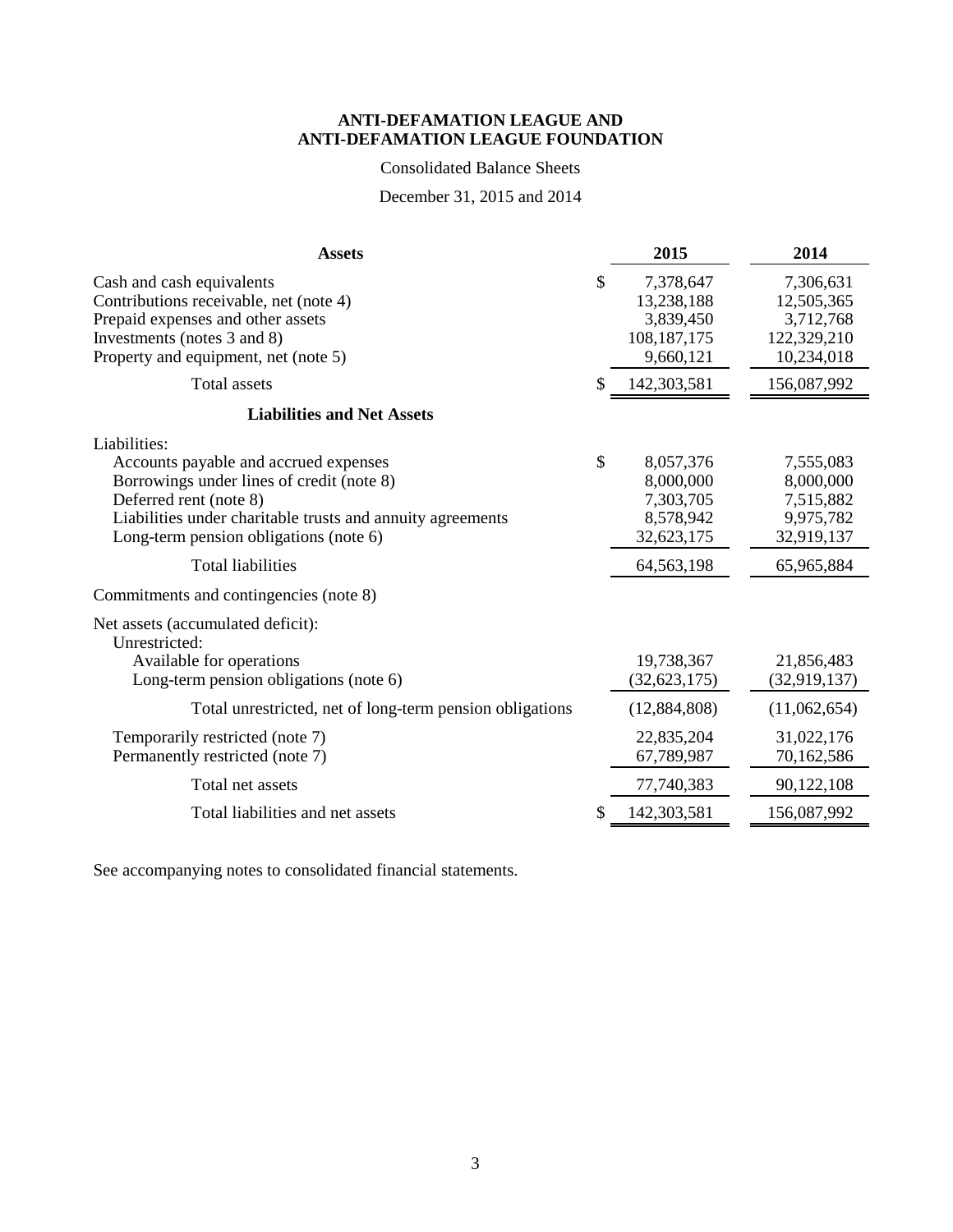Consolidated Statements of Activities

Years ended December 31, 2015 and 2014

|                                                                                                                                                                                                                                              | 2015                                                                        | 2014                                                                        |
|----------------------------------------------------------------------------------------------------------------------------------------------------------------------------------------------------------------------------------------------|-----------------------------------------------------------------------------|-----------------------------------------------------------------------------|
| Changes in unrestricted net assets:                                                                                                                                                                                                          |                                                                             |                                                                             |
| Operating revenues:<br>Contributions (including special events revenue of \$23,046,000 and \$19,734,000 respectively)<br>Less:                                                                                                               | \$<br>51,700,447                                                            | 48,690,850                                                                  |
| Provision for uncollectible contributions receivable<br>Direct special events expenses                                                                                                                                                       | (1,463,050)<br>(7,089,350)                                                  | (1,352,661)<br>(6, 125, 243)                                                |
| Contributions, net                                                                                                                                                                                                                           | 43,148,047                                                                  | 41,212,946                                                                  |
| Endowment return expended and other investment return (note 3)<br>Other income<br>Net assets released from restrictions in satisfaction of time and purpose                                                                                  | 3,327,458<br>705,031<br>10,636,466                                          | 3,829,577<br>940,467<br>9,486,323                                           |
| Total operating revenues                                                                                                                                                                                                                     | 57,817,002                                                                  | 55,469,313                                                                  |
| Operating expenses:<br>Program services:                                                                                                                                                                                                     |                                                                             |                                                                             |
| Regional operations<br>Education<br>Civil rights<br>International affairs and interfaith programs<br>Leadership<br>Marketing and communications                                                                                              | 21,886,227<br>6,501,740<br>5,341,300<br>4,947,110<br>2,371,653<br>4,053,716 | 21,253,179<br>6,731,925<br>6,136,630<br>3,657,885<br>2,401,731<br>4,603,197 |
|                                                                                                                                                                                                                                              | 45, 101, 746                                                                | 44,784,547                                                                  |
| Supporting services:<br>Administration<br>Development                                                                                                                                                                                        | 7,351,865<br>8,580,659                                                      | 7,290,103<br>9,049,696                                                      |
|                                                                                                                                                                                                                                              | 15,932,524                                                                  | 16,339,799                                                                  |
| Total operating expenses                                                                                                                                                                                                                     | 61,034,270                                                                  | 61,124,346                                                                  |
| Deficiency of operating revenues over operating expenses                                                                                                                                                                                     | (3,217,268)                                                                 | (5,655,033)                                                                 |
| Nonoperating activities:<br>Investment return (less) greater than amount appropriated (note 3)<br>Pension charge other than net periodic benefit cost (note 6)<br>Reclassification due to change in donor designation (note 7)<br>Other, net | (1,717,620)<br>(435,200)<br>3,500,000<br>47,934                             | 357,940<br>(14,045,517)<br>(86, 114)                                        |
| Total nonoperating activities                                                                                                                                                                                                                | 1,395,114                                                                   | (13,773,691)                                                                |
| Decrease in unrestricted net assets                                                                                                                                                                                                          | (1,822,154)                                                                 | (19, 428, 724)                                                              |
| Changes in temporarily restricted net assets:<br>Contributions<br>Change in the value of charitable trust and annuity agreements<br>Investment return (note 3)<br>Net assets released from restrictions:                                     | 8,363,090<br>188,378<br>(2,960,676)                                         | 7,396,960<br>(3,266,586)<br>4,602,701                                       |
| Satisfaction of time and purpose<br>Endowment return appropriated                                                                                                                                                                            | (10,636,466)<br>(3, 141, 298)                                               | (9,486,323)<br>(3,274,184)                                                  |
| Decrease in temporarily restricted net assets                                                                                                                                                                                                | (8,186,972)                                                                 | (4,027,432)                                                                 |
| Change in permanently restricted net assets:<br>Contributions (note 7)<br>Reclassification due to change in donor designation (note 7)                                                                                                       | 1,127,401<br>(3,500,000)                                                    | 448,399                                                                     |
| (Decrease) increase in permanently restricted net assets                                                                                                                                                                                     | (2,372,599)                                                                 | 448,399                                                                     |
| Decrease in net assets                                                                                                                                                                                                                       | (12, 381, 725)                                                              | (23,007,757)                                                                |
| Net assets at beginning of year                                                                                                                                                                                                              | 90,122,108                                                                  | 113,129,865                                                                 |
| Net assets at end of year                                                                                                                                                                                                                    | \$<br>77,740,383                                                            | 90,122,108                                                                  |

See accompanying notes to consolidated financial statements.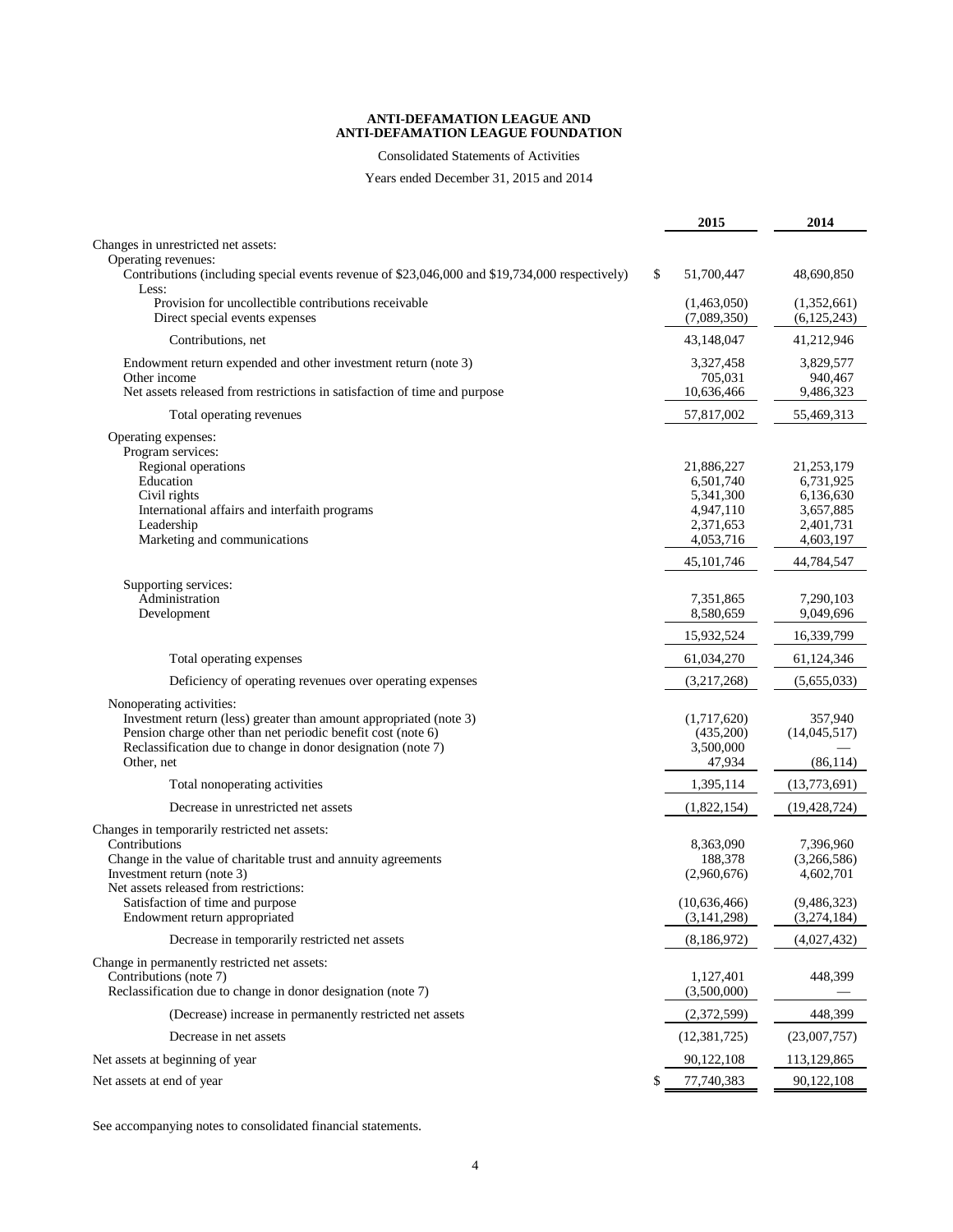#### Consolidated Statements of Cash Flows

Years ended December 31, 2015 and 2014

|                                                                                                                  | 2015                      | 2014                     |
|------------------------------------------------------------------------------------------------------------------|---------------------------|--------------------------|
| Cash flows from operating activities:                                                                            |                           |                          |
| \$<br>Decrease in net assets                                                                                     | (12, 381, 725)            | (23,007,757)             |
| Adjustments to reconcile decrease in net assets to                                                               |                           |                          |
| net cash used in operating activities:                                                                           |                           |                          |
| Pension charge other than net periodic benefit cost                                                              | 435,200                   | 14,045,517               |
| Contributions of permanently restricted net assets                                                               | (1, 127, 401)             | (448,399)                |
| Net depreciation (appreciation) in fair value of investments                                                     | 6,691,422                 | (3,494,332)              |
| Provision for uncollectible contributions receivable                                                             | 1,463,050                 | 1,352,661                |
| Depreciation and amortization                                                                                    | 1,204,164                 | 1,182,721                |
| Change in the value of charitable trust and annuity agreements                                                   | (188, 378)                | 3,266,586                |
| Changes in operating assets and liabilities:                                                                     |                           |                          |
| Contributions receivable                                                                                         | (2,080,417)               | 836,854                  |
| Prepaid expenses and other assets                                                                                | (126, 682)                | (153, 456)               |
| Accounts payable and accrued expenses                                                                            | 502,293                   | (242,948)                |
| Deferred rent                                                                                                    | (212, 177)                | (146, 149)               |
| Accrued pension obligation and benefit plans                                                                     | (731, 162)                | (4, 198, 307)            |
| Net cash used in operating activities                                                                            | (6, 551, 813)             | (11,007,009)             |
| Cash flows from investing activities:                                                                            |                           |                          |
| Proceeds from sale of investments                                                                                | 25,943,775                | 23,520,317               |
| Purchase of investments                                                                                          | (18, 493, 162)            | (14, 133, 029)           |
| Acquisition of property and equipment                                                                            | (630, 267)                | (525, 328)               |
| Net cash provided by investing activities                                                                        | 6,820,346                 | 8,861,960                |
|                                                                                                                  |                           |                          |
| Cash flows from financing activities:                                                                            |                           |                          |
| Contributions of permanently restricted net assets                                                               | 1,127,401                 | 448,399                  |
| Change in contributions receivable restricted for permanent investment<br>Payments to charitable gift annuitants | (115, 456)<br>(1,305,432) | 1,365,771<br>(1,303,659) |
| Proceeds from charitable trusts and annuity gifts in excess of                                                   |                           |                          |
| amounts recognized as contributions                                                                              | 96,970                    | 344,794                  |
| Net cash (used in) provided by financing activities                                                              | (196, 517)                | 855,305                  |
| Net increase (decrease) in cash and cash equivalents                                                             | 72,016                    | (1,289,744)              |
| Cash and cash equivalents at beginning of year                                                                   | 7,306,631                 | 8,596,375                |
| \$<br>Cash and cash equivalents at end of year                                                                   | 7,378,647                 | 7,306,631                |

See accompanying notes to consolidated financial statements.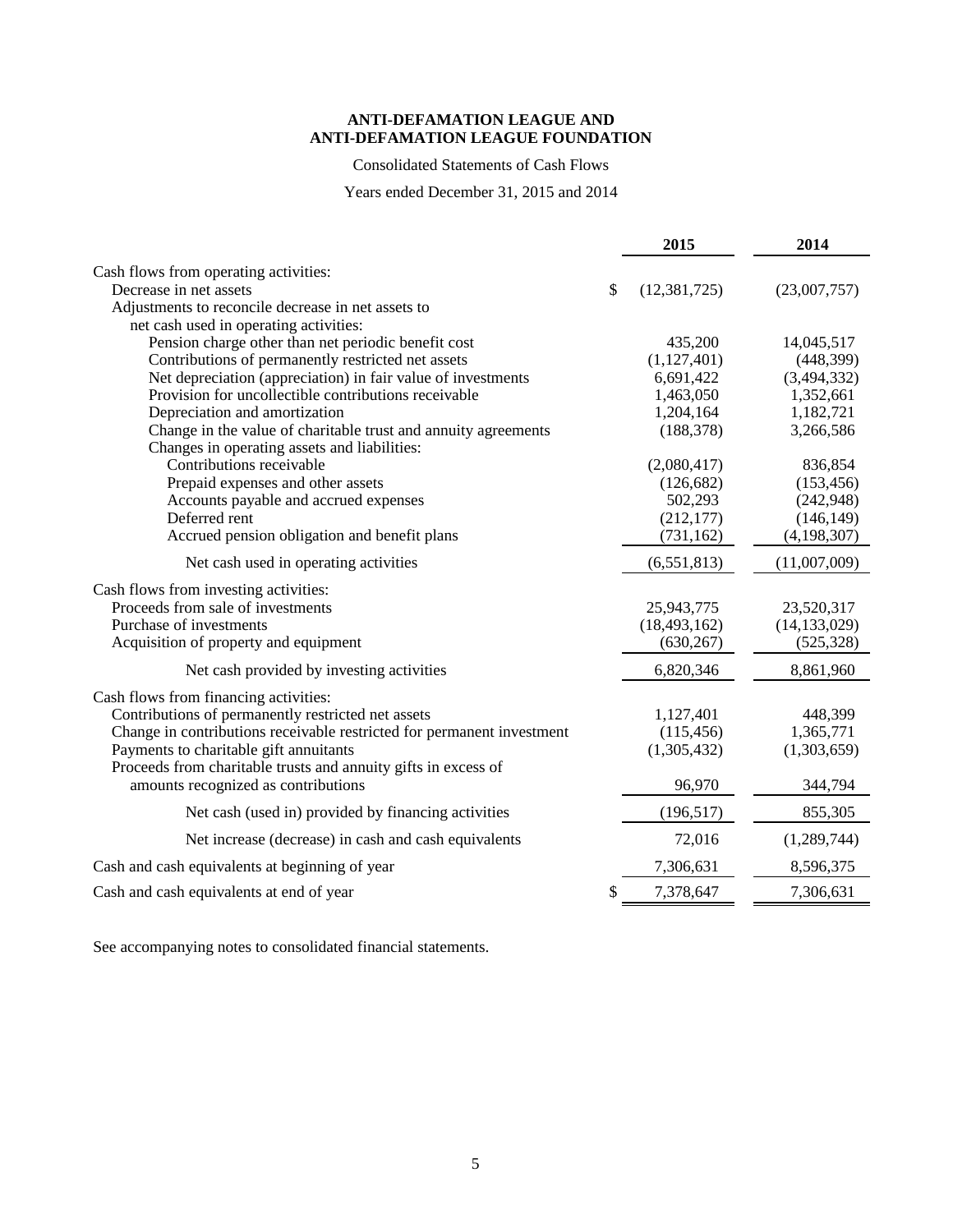Notes to Consolidated Financial Statements

December 31, 2015 and 2014

#### **(1) Organization**

The Anti-Defamation League (the League) is a nonprofit organization formed in 1913 for the purpose of defending democratic ideals and eliminating anti-Semitism and bigotry in the United States and around the world, while providing knowledgeable leadership on a national level for the American Jewish community.

The Anti-Defamation League Foundation (the Foundation) was established in 1976 to assist the League in its principal objectives and to encourage and administer endowments.

Both the League and the Foundation (collectively referred to as ADL) are exempt from federal income taxes under Section  $501(c)(3)$  of the Internal Revenue Code, except for tax on unrelated business income, if applicable.

The following functional classifications have been established to account for the program services of ADL:

## *(a) Regional Operations*

Supervises and coordinates the League's coast-to-coast network of regional offices. Field staff and regional boards reach out to local communities with the substance of the League's programs. The regional offices provide local data, information about trends, and the perspective to help develop the League's policy and programs.

## *(b) Education*

Furthers the League's mission through the design and delivery of intergroup, Holocaust, anti-bias, and other educational programs and materials for use in P-12 classrooms, on college campuses, and with community groups, corporations, civic associations, religious organizations, youth movements, and other nontraditional learning contexts. Assists groups in responding to identified concerns and bias-motivated incidents, educating people to respect diversity, remember and learn from the Holocaust, and eradicate anti-Semitism, racism, and bigotry of all kinds.

## *(c) Civil Rights*

Monitors, exposes, and counteracts groups and individuals that promote hate, extremism, anti-Semitism, and racism; combats bias-motivated criminal conduct and religious, racial, and other forms of discrimination through litigation, legislation, coalition-building, and educational efforts and by providing assistance to victims; and protects and defends the First Amendment rights of Jews and all Americans in the area of religious freedom. The Civil Rights Division's Center on Extremism works to gather, analyze, and provide the public, especially law enforcement, with information about anti-Semitism and extremism, producing important reports on such issues as hate on the Internet and the threat posed by organized extremist and hate movements from across the ideological spectrum. The Legal Affairs Department develops model legislation and other strategies to respond to the extremist threats, and also assists in formulating and implementing the League's agenda in the areas of church-state separation, hate crimes, discrimination, immigration, affirmative action, cyber-hate, and cyber-bullying. The Civil Rights Division's Research Center oversees the League's annual *Audit of Anti-Semitic Incidents* and provides research on a wide variety of topics, including anti-Israel activity on college campuses. The Civil Rights Division also has a Policy Planning Center based in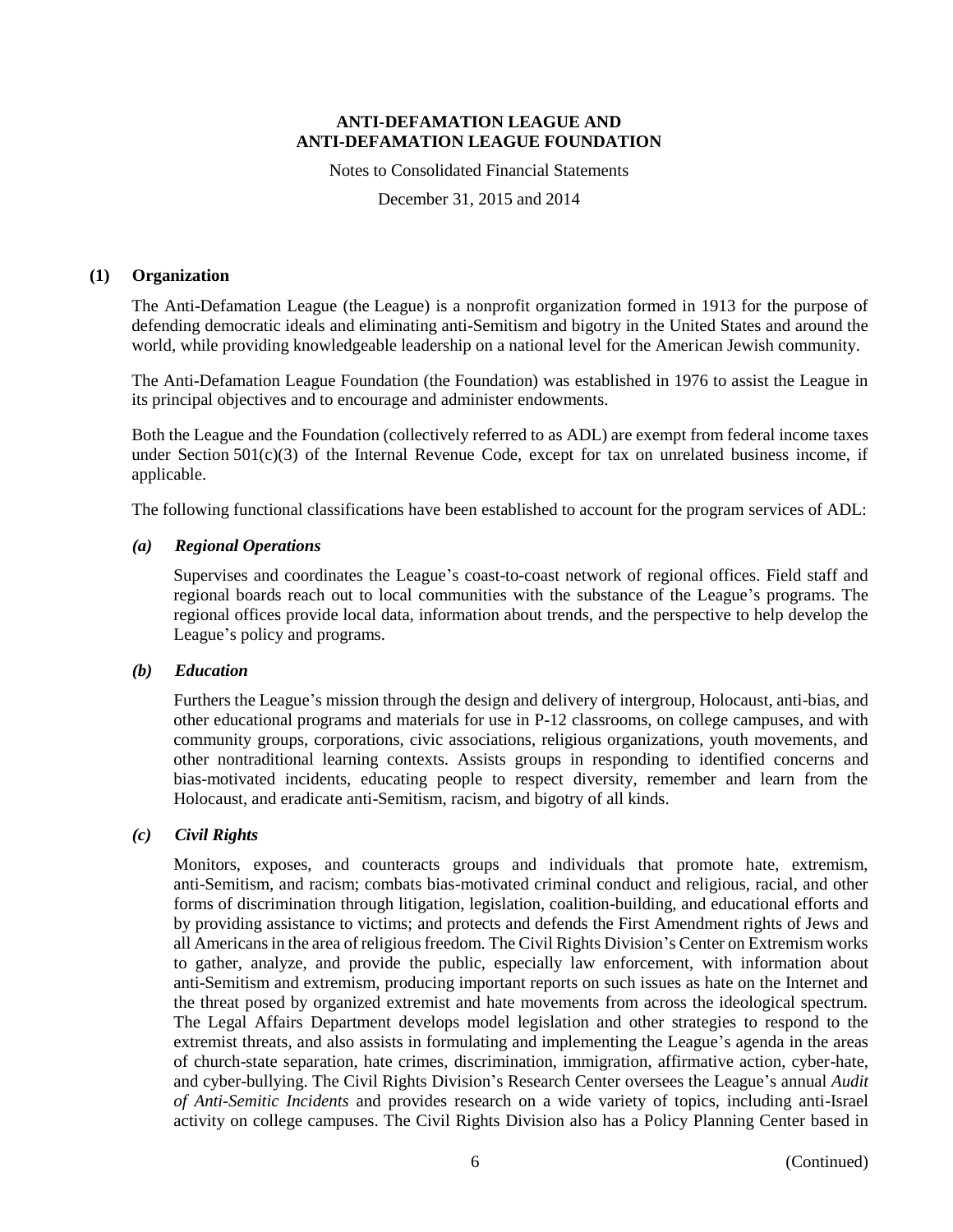Notes to Consolidated Financial Statements

December 31, 2015 and 2014

Washington, D.C. that helps direct and implement the League's legislative advocacy program and formulates long-range strategies. A number of area counsel and investigative researchers work closely with the League's regional operations staff to gather information and to address specific local concerns about issues related to the League's civil rights agenda. The Civil Rights Division also includes the Rita and Leo Greenland Library, which archives all ADL's documents as well as mainstream and extremist publications.

## *(d) International Affairs and Interfaith Programs*

Maintains contacts throughout Europe, Latin America, the Middle East, and the United States from which information is gathered relating to political and social movements that impact anti-Semitism and bigotry. Observes and analyzes trends around the world related to anti-Semitism and related issues. Prepares and disseminates reports and data regarding Israel's security, U.S.-Israel relations and anti-Semitism in the Middle East. Initiates educational programs on the Middle East and Israeli issues, as well as on international best practices on fighting anti-Semitism and bigotry. Maintains contact with faith leaders in the U.S. and other countries. Develops programs of cooperation on intergroup understanding and human relations with Catholic and Protestant religious groups at community, regional, and national levels. Participates in educational and action programs in interfaith efforts. Organizes training programs and curriculum development for seminars and religious oriented educational institutions.

## *(e) Leadership*

Recruits and develops new leadership through special programmatic meetings and dissemination of programmatic materials.

## *(f) Marketing and Communications*

Presents the public face of ADL. Manages the League's awareness through Internet initiatives, social marketing, online video, and newspaper campaigns; produces the national newsletter ADL on the Frontline; and handles direct marketing. Prepares audiovisual and print materials on ADL issues, goals, and objectives; writes, edits, and produces materials for all ADL divisions (reports, brochures, displays, invitations, newsletters, periodicals, journals, ads, and special publications); and handles special projects such as exhibits.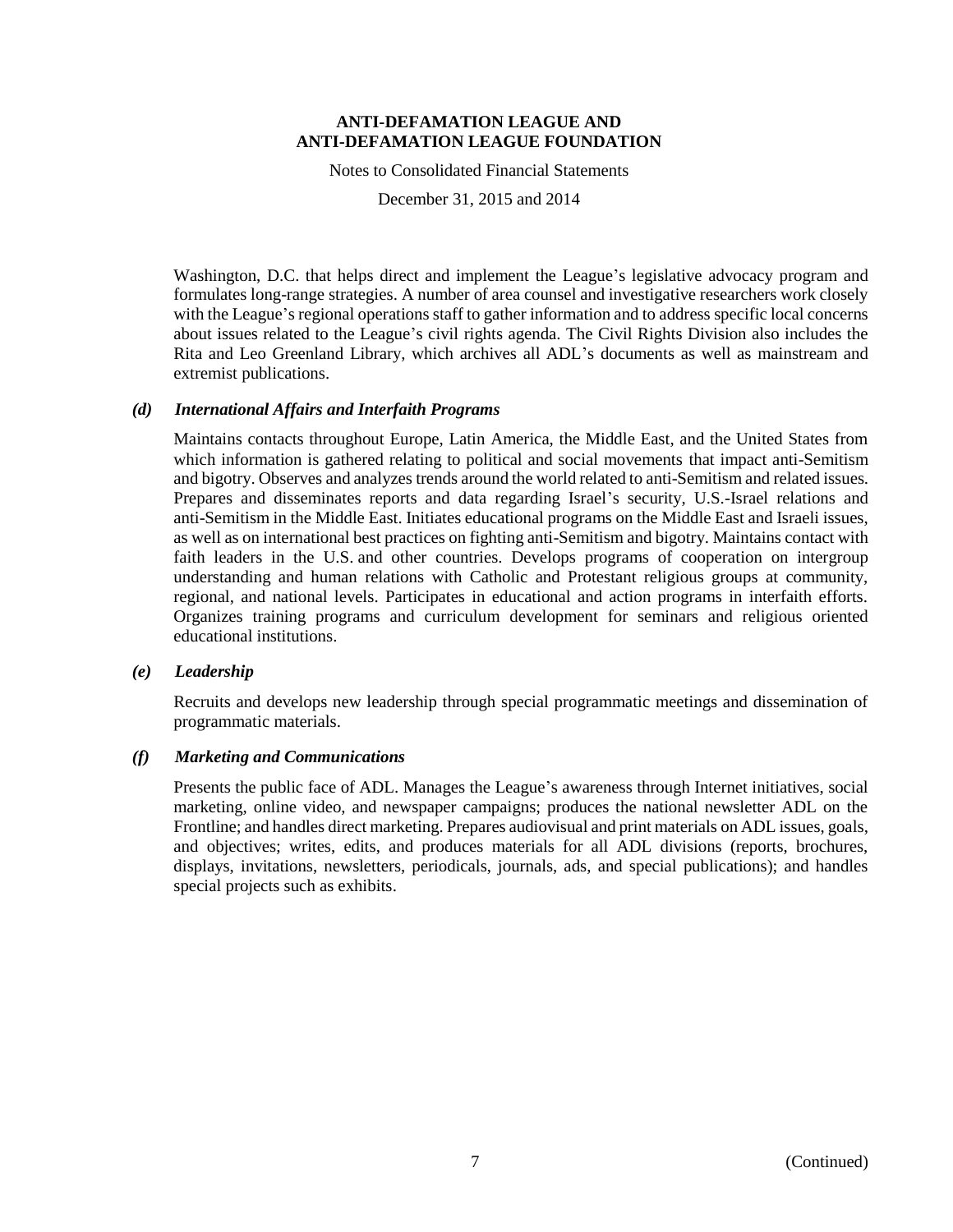Notes to Consolidated Financial Statements

December 31, 2015 and 2014

#### **(2) Summary of Significant Accounting Policies**

The consolidated financial statements have been prepared on the accrual basis of accounting and include the accounts of the League and the Foundation. All significant interorganizational balances and transactions have been eliminated in consolidation.

## *(a) Basis of Presentation*

ADL's net assets (including those associated with endowment funds), revenues, gains, and losses are classified based on the existence or absence of donor-imposed restrictions. Accordingly, net assets and changes therein are classified and reported as follows:

*Unrestricted net assets* – Net assets not subject to donor-imposed restrictions.

*Temporarily restricted net assets* – Net assets subject to donor-imposed restrictions that will be met either by actions of ADL and/or the passage of time. ADL follows the provisions of Accounting Standards Codification (ASC) 958, *Section 205-45*, *Classification of Donor Restricted Endowment Funds Subject to UPMIFA*, which requires the portion of a donor restricted endowment fund that is not classified as permanently restricted to be classified as temporarily restricted net assets until appropriated for expenditure in a manner consistent with the standard of prudence prescribed by the New York Prudent Management of Institutional Funds Act (NYPMIFA).

*Permanently restricted net assets* – Net assets subject to donor-imposed stipulations that they be maintained permanently by ADL. The donors of these assets may specify the use of the income earned. In addition, ADL classifies as permanently restricted net assets the original value of gifts to the permanent endowment, as well as accumulations to the permanent endowment made at the direction of the donor. ADL follows the provisions of NYPMIFA in managing its donor-restricted endowment. ADL has interpreted NYPMIFA as allowing it to appropriate for expenditure or accumulate so much of the donor-restricted endowment fund as is prudent for the uses, benefits, purposes, and duration for which the endowment fund is established, subject to the intent of the donor as expressed in the gift instrument absent explicit donor stipulations to the contrary.

Operations include all expenses incurred and unrestricted revenues, except for investment return greater or less than the amount appropriated for spending, pension charges or credits other than net periodic benefit cost, and nonrecurring items.

## *(b) Use of Estimates*

The preparation of the consolidated financial statements in conformity with U.S. generally accepted accounting principles requires management to make estimates and assumptions that affect the reported amounts of assets and liabilities and disclosure of contingent assets and liabilities at the date of the consolidated financial statements and the reported amounts of revenues and expenses during the reporting period. Significant estimates made in the preparation of the consolidated financial statements include the fair value of alternative investments, net realizable value of contributions receivable, pension assumptions, and functional expense allocation. Actual results could differ from those estimates.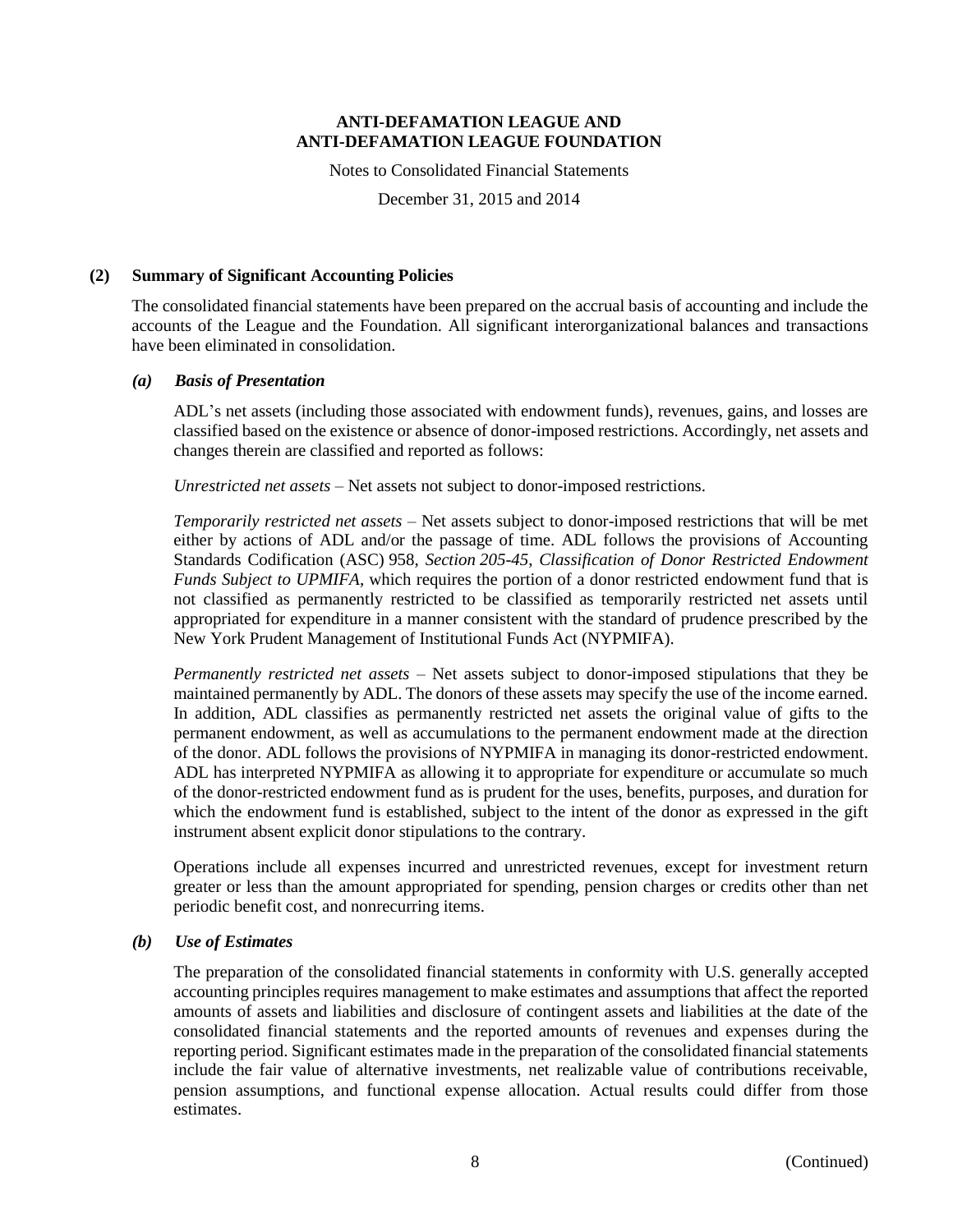Notes to Consolidated Financial Statements

December 31, 2015 and 2014

#### *(c) Fair Value Measurements*

Assets and liabilities reported at fair value are required to be classified within a fair value hierarchy which gives preference to the use of observable inputs over unobservable inputs. Fair value is defined as the exchange price that would be received to sell an asset or paid to transfer a liability (an exit price) in the principal or most advantageous market for the asset or liability in an orderly transaction between market participants on the measurement date. The three levels of the fair value hierarchy are as follows:

- Level 1 inputs are quoted prices (unadjusted) in active markets for identical assets or liabilities that a reporting entity has the ability to access at the measurement date.
- Level 2 inputs are inputs other than quoted prices included in Level 1 that are either directly or indirectly observable for the assets or liabilities.
- Level 3 inputs are unobservable inputs for the assets or liabilities.

The classification of investments in the fair value hierarchy is not necessarily an indication of the risks, liquidity, or degree of difficulty in estimating the fair value of each investment's underlying assets and liabilities.

The carrying value of ADL's cash equivalents, receivables, prepaid expenses and other assets, and accounts payable and accrued expenses approximates their fair values because of the terms and relatively short maturities of these financial instruments. The estimated fair values, however, involve unobservable inputs and are considered to be Level 3 in the fair value hierarchy.

## *(d) Cash and Cash Equivalents*

Cash and cash equivalents represent highly liquid investments with original maturities of three months or less at the time of purchase, except for those short-term investments managed by ADL's investment managers as part of their long-term investment strategies, which are included in investments in the accompanying consolidated balance sheets.

#### *(e) Investments*

Investments in short-term instruments, fixed income securities, mutual funds, and equity securities are carried at fair value based on published market prices. Investments in absolute return funds, limited partnerships, and other nonpublicly traded investments are stated at estimated fair value which, as a practical expedient, is the net asset value as provided by the investment managers, and evaluated for reasonableness by ADL. The real estate limited partnership is stated at fair value based on an independent appraisal.

## *(f) Contributions*

Contributions, including unconditional promises to give, are recorded as contributions in the accompanying consolidated statements of activities when pledged, less an estimated amount for contributions deemed uncollectible. Contributions are considered to be available for unrestricted use unless restricted by donors to specific purposes. Conditional contributions, including promises to give,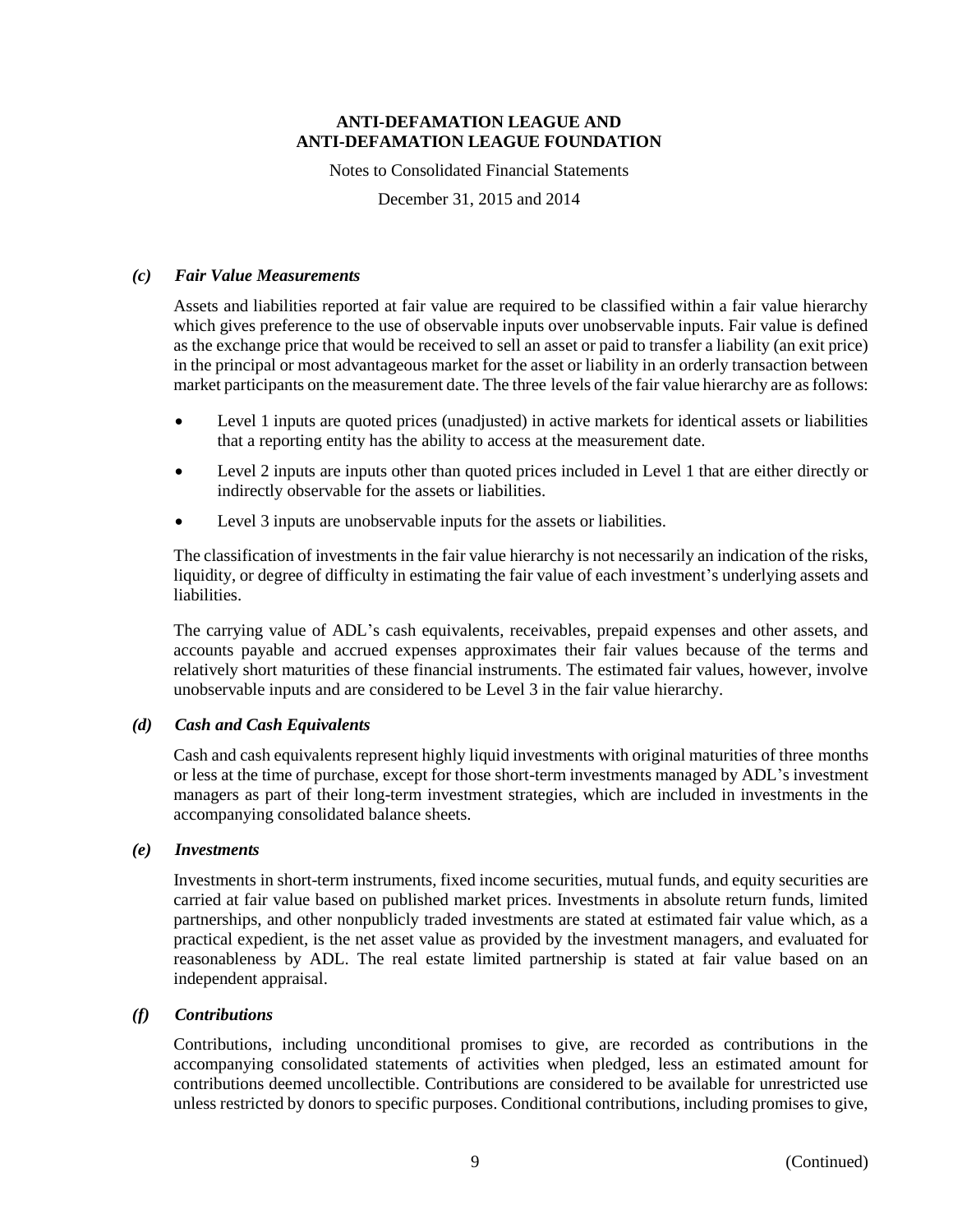Notes to Consolidated Financial Statements

December 31, 2015 and 2014

are not recognized until they become unconditional, that is, when the conditions on which they depend are substantially met.

ADL reports gifts of cash and other assets as temporarily restricted contributions if they are received with donor stipulations that limit their use. When a donor restriction expires, that is, when a stipulated time restriction ends or purpose restriction is accomplished, temporarily restricted net assets are reclassified to unrestricted net assets and reported in the accompanying consolidated statements of activities as net assets released from restrictions. Net assets released from restrictions related to endowment appropriations are reported as endowment return appropriated.

Donated assets and contributed services that meet the criteria for recognition are recorded at fair value at date of gift. The fair value of readily marketable donated assets is based upon published market prices. The fair value of all other assets is based on independent appraisal or estimates of proceeds to be received upon disposition.

## *(g) Split-Interest Agreements*

Contributions of assets placed in trusts in which ADL has a remainder interest and charitable gift annuities are recorded at the date the assets are received after recording liabilities for the actuarial present value of the estimated payments to be made to the donors and/or other beneficiaries. Such contributions are recorded as unrestricted or temporarily restricted in the accompanying consolidated statements of activities based on the absence or presence of donor imposed restrictions. The liabilities are adjusted annually for changes in the value of the assets and changes in the estimates of future benefits and are classified as Level 3 in the fair value hierarchy. The adjustments are recorded as change in the value of charitable trust and annuity agreements in the accompanying consolidated statements of activities. The present value of payments to the donors and beneficiaries of the annuities are calculated using a discount rate of 4.1% and 3.8% in 2015 and 2014, respectively.

#### *(h) Fixed Assets*

Property and equipment are stated at cost except those assets received by gift, which are stated at fair value at date of gift. Property and equipment are depreciated over their estimated useful lives using the straight-line method.

#### *(i) Income Tax*

ADL recognizes the effect of income tax positions only if those positions are more likely than not of being sustained. Income generated from activities unrelated to ADL's exempt purpose is subject to tax under Internal Revenue Code Section 511 and is reported and paid with the Internal Revenue Service Form 990-T (*Exempt Organization Business Income Tax Return*).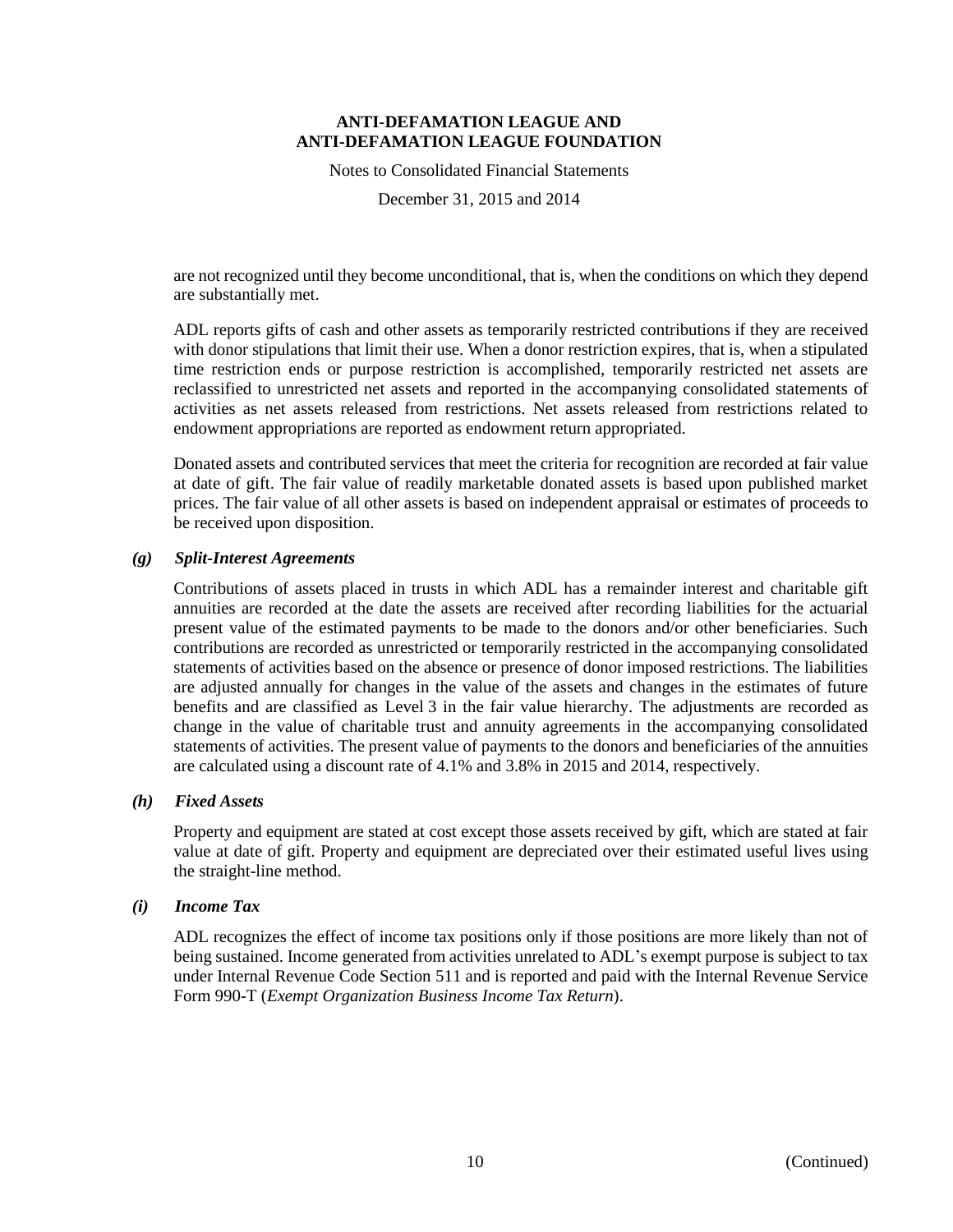Notes to Consolidated Financial Statements

December 31, 2015 and 2014

#### **(3) Investments**

Investments, stated at estimated fair value, consist of the following at December 31, 2015 and 2014:

|                                          | 2015            | 2014        |
|------------------------------------------|-----------------|-------------|
| Receivables for investments sold         | \$<br>6,163,337 | 367,516     |
| Invested cash and short-term investments | 991,108         | 738,452     |
| Fixed income securities – government     | 5,393,930       | 5,947,010   |
| Mutual funds – equities                  | 18,294,053      | 20,328,529  |
| Mutual funds – fixed income              | 4,787,323       | 6,669,656   |
| Mutual funds – real assets               | 4,626,613       | 5,304,020   |
| Common stocks                            | 15, 105, 451    | 18,836,745  |
| Absolute return funds                    | 40,535,749      | 51,858,119  |
| Limited partnerships                     | 12,039,611      | 12,029,163  |
| Other                                    | 250,000         | 250,000     |
| Total                                    | 108, 187, 175   | 122,329,210 |

Investments include charitable trust and annuity funds of approximately \$12.4 million and \$14.6 million at December 31, 2015 and 2014, respectively.

Investment return for the years ended December 31, 2015 and 2014 is summarized as follows:

|                                                                                                                                                        |    | 2015                                  | 2014                            |
|--------------------------------------------------------------------------------------------------------------------------------------------------------|----|---------------------------------------|---------------------------------|
| Interest and dividends<br>Net (depreciation) appreciation in fair value of investments                                                                 | S  | 2,199,286<br>(6, 691, 422)            | 2,021,702<br>3,494,332          |
| Total investment return                                                                                                                                |    | (4, 492, 136)                         | 5,516,034                       |
| Reported in the consolidated statements of activities as follows:<br>Unrestricted – operating<br>Unrestricted – nonoperating<br>Temporarily restricted | \$ | 186,160<br>(1,717,620)<br>(2,960,676) | 555,393<br>357,940<br>4,602,701 |
| Total investment return                                                                                                                                |    | (4, 492, 136)                         | 5,516,034                       |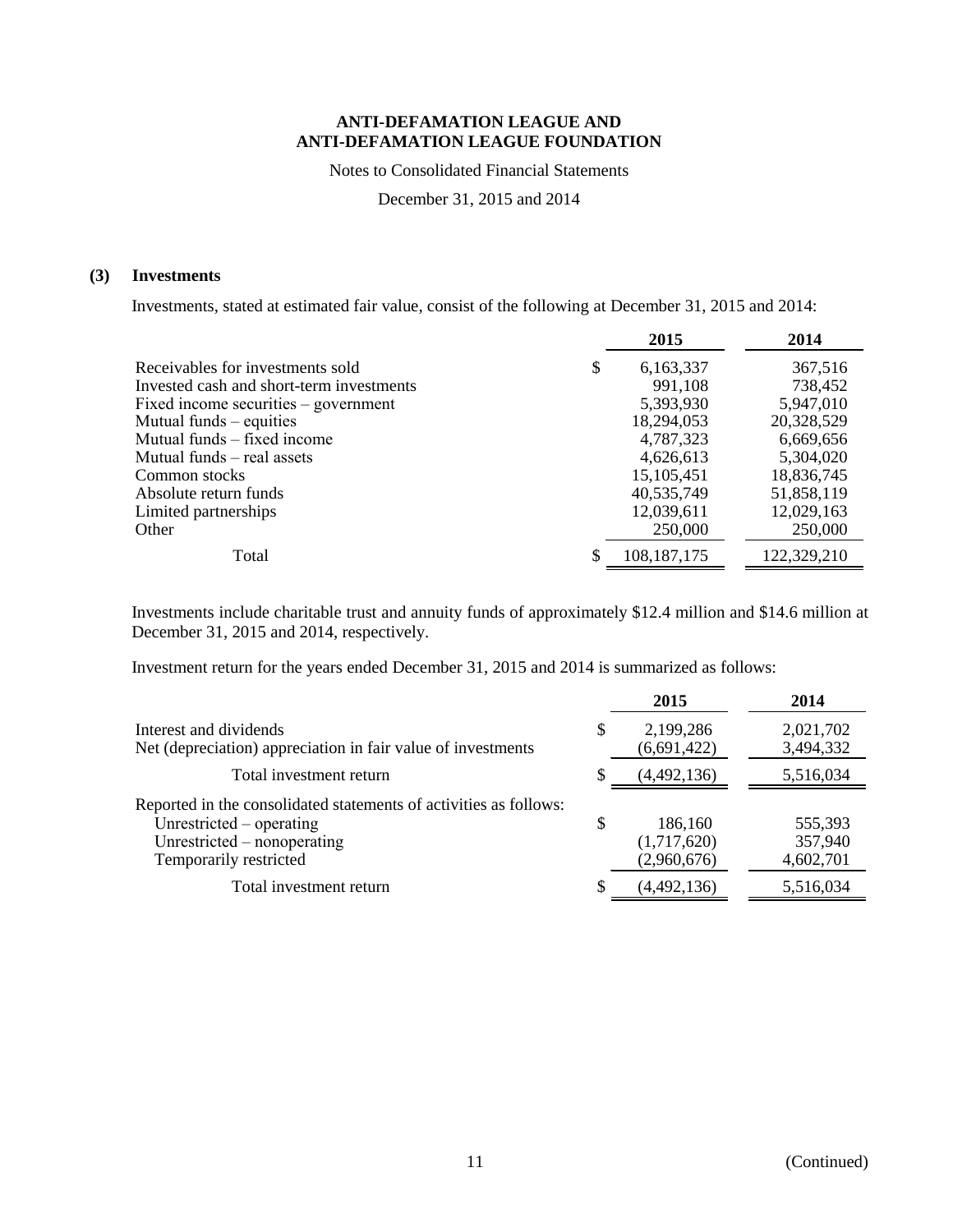Notes to Consolidated Financial Statements

December 31, 2015 and 2014

Investments at fair value as of December 31, 2015 are as follows:

|                                          | <b>Fair value</b> | <b>Level 1</b> | Level 2    | Level 3   |
|------------------------------------------|-------------------|----------------|------------|-----------|
| Receivables for investments sold (a)     | \$<br>6,163,337   | 6,163,337      |            |           |
| Invested cash and short-term investments | 991,108           | 991,108        |            |           |
| Fixed income securities - government     | 5,393,930         | 124,030        | 5,269,900  |           |
| Mutual funds – equities:                 |                   |                |            |           |
| Domestic                                 | 7,948,931         | 7,362,030      | 586,901    |           |
| International                            | 10,345,122        | 7,568,323      | 2,776,799  |           |
| Mutual funds – fixed income:             |                   |                |            |           |
| Domestic                                 | 4,712,856         | 2,810,810      | 1,902,046  |           |
| International                            | 74,467            |                | 74,467     |           |
| Mutual funds - real assets               | 4,626,613         | 4,626,613      |            |           |
| Common stocks:                           |                   |                |            |           |
| Domestic                                 | 14,010,967        | 14,010,967     |            |           |
| International                            | 1,094,484         | 1,094,484      |            |           |
| Real estate limited partnership (b)      | 6,955,681         |                |            | 6,955,681 |
| Other                                    | 250,000           |                |            | 250,000   |
|                                          | 62,567,496 \$     | 44,751,702     | 10,610,113 | 7,205,681 |
| Investments reported at net asset value: |                   |                |            |           |
| Absolute return funds:                   |                   |                |            |           |
| Multi-strategy hedge funds               | 18,020,788        |                |            |           |
| Global opportunities hedge funds         | 6,913,034         |                |            |           |
| Equity long/short hedge funds            | 7,669,735         |                |            |           |
| Distressed debt hedge funds              | 6,186,676         |                |            |           |
| Other                                    | 1,745,516         |                |            |           |
| Limited partnerships:                    |                   |                |            |           |
| Long-only securities                     | 4,020,440         |                |            |           |
| Other                                    | 1,063,490         |                |            |           |
| Total investments reported               |                   |                |            |           |
| at net asset value                       | 45,619,679        |                |            |           |
| Total investments                        | 108, 187, 175     |                |            |           |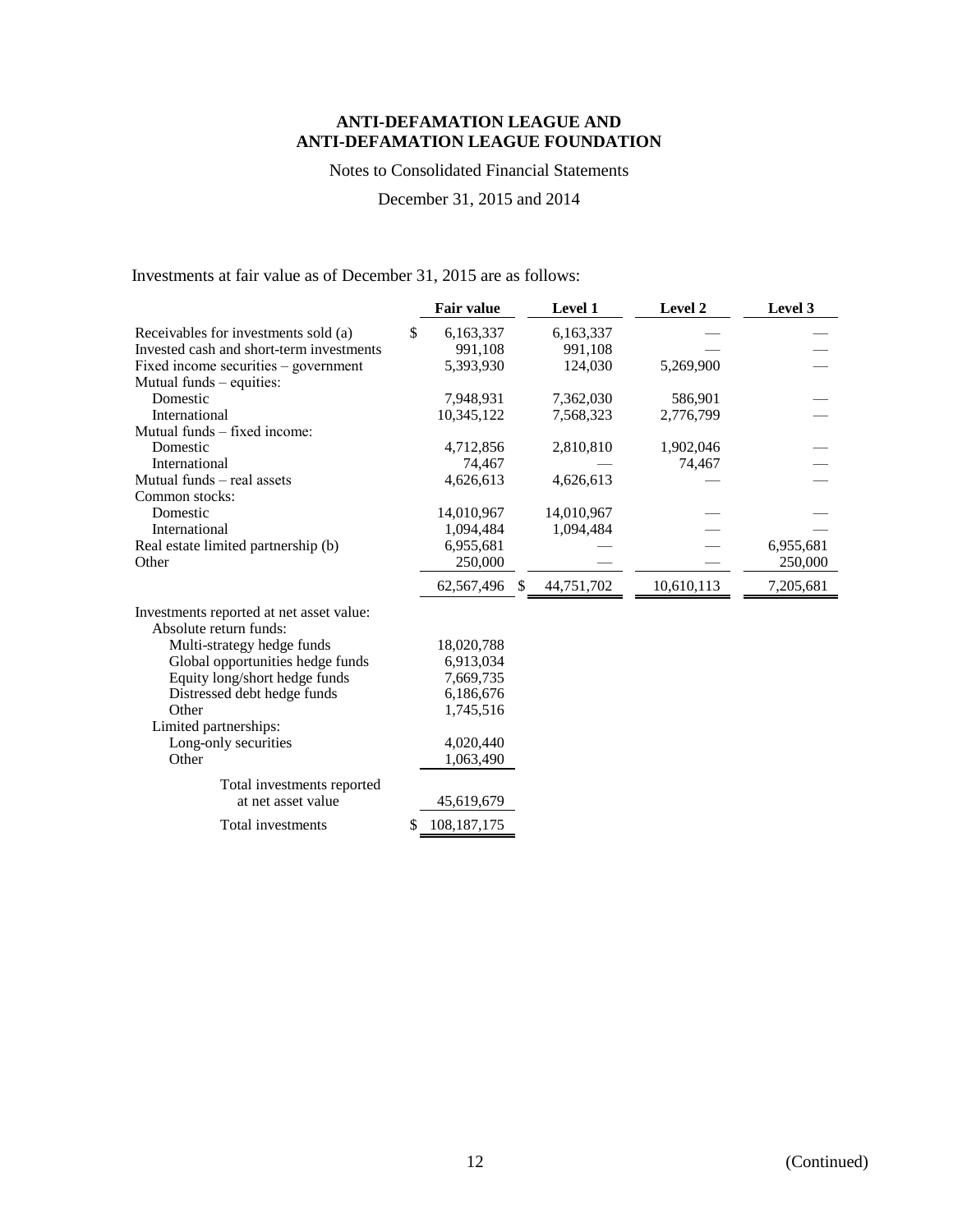Notes to Consolidated Financial Statements

December 31, 2015 and 2014

Investments at fair value as of December 31, 2014 are as follows:

|                                          | <b>Fair value</b> |               | <b>Level 1</b> | Level 2    | Level 3   |
|------------------------------------------|-------------------|---------------|----------------|------------|-----------|
| Receivables for investments sold (a)     | \$<br>367,516     |               | 367,516        |            |           |
| Invested cash and short-term investments | 738,452           |               | 738,452        |            |           |
| Fixed income securities – government     | 5,947,010         |               | 903.841        | 5,043,169  |           |
| Mutual funds – equities:                 |                   |               |                |            |           |
| Domestic                                 | 9,085,469         |               | 8,703,823      | 381,646    |           |
| International                            | 11,243,060        |               | 8,590,150      | 2,652,910  |           |
| Mutual funds - fixed income:             |                   |               |                |            |           |
| Domestic                                 | 6,332,487         |               | 3,294,798      | 3,037,689  |           |
| International                            | 337,169           |               | 286,091        | 51,078     |           |
| Mutual funds – real assets               | 5,304,020         |               | 5,304,020      |            |           |
| Common stocks:                           |                   |               |                |            |           |
| Domestic                                 | 17,574,325        |               | 17,574,325     |            |           |
| International                            | 1,262,420         |               | 1,262,420      |            |           |
| Real estate limited partnership (b)      | 6,775,000         |               |                |            | 6,775,000 |
| Other                                    | 250,000           |               |                |            | 250,000   |
|                                          | 65,216,928        | <sup>\$</sup> | 47,025,436     | 11,166,492 | 7,025,000 |
| Investments reported at net asset value: |                   |               |                |            |           |
| Absolute return funds:                   |                   |               |                |            |           |
| Multi-strategy hedge funds               | 26,228,898        |               |                |            |           |
| Global opportunities hedge funds         | 5,647,022         |               |                |            |           |
| Equity long/short hedge funds            | 12,694,707        |               |                |            |           |
| Distressed debt hedge funds              | 6,962,390         |               |                |            |           |
| Other                                    | 325,102           |               |                |            |           |
| Limited partnerships:                    |                   |               |                |            |           |
| Long-only securities                     | 4,128,135         |               |                |            |           |
| Other                                    | 1,126,028         |               |                |            |           |
| Total investments reported               |                   |               |                |            |           |
| at net asset value                       | 57,112,282        |               |                |            |           |
| Total investments                        | 122,329,210       |               |                |            |           |

- (a) Receivables for investments sold were collected subsequent to year end.
- (b) Represents a noncontrolling 13.69% interest in a real estate limited partnership which owns a residential apartment building located in Woodland Hills, California. The estimated fair value is based upon an independent appraisal of market value. Distributions are made when investments are realized.

There were no transfers between levels or changes in Level 3 investments in 2014. Real estate limited partnerships, which are classified as Level 3 in the fair value hierarchy, increased in 2015 due to appreciation in the fair value of the assets.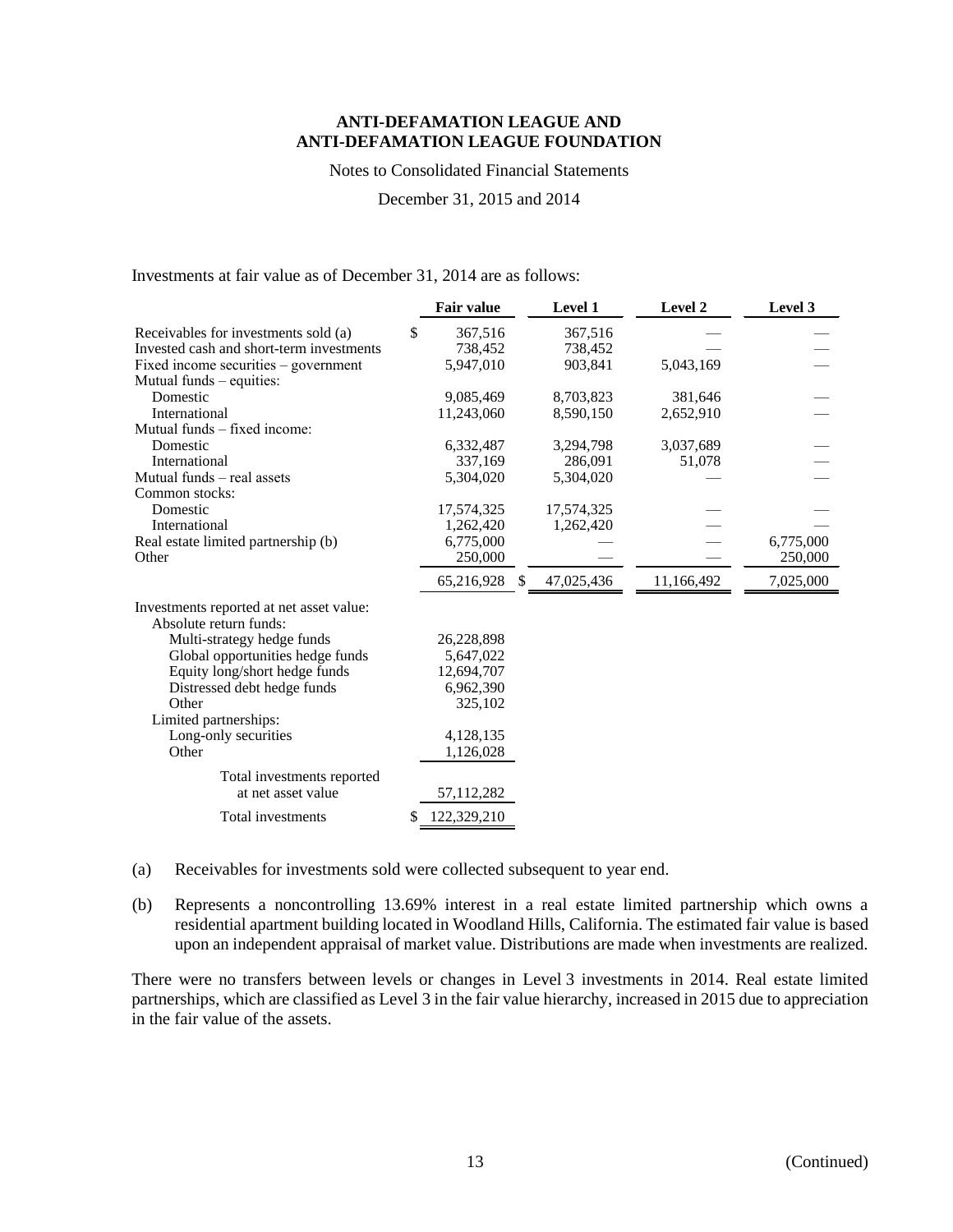Notes to Consolidated Financial Statements

December 31, 2015 and 2014

Information with respect to the strategies for investments which are reported at estimated fair value based upon net asset value per share (or its equivalent) is as follows:

**Multi-strategy hedge funds** – includes investments in funds that pursue multiple investment strategies that attempt to diversify risks and reduce volatility. Capital allocated to each of the strategies, as well as geographical areas, varies depending on market opportunities.

**Global opportunities hedge funds** – includes investments in funds that invest primarily in equity securities of Asian-Pacific and emerging market companies. A portion of the investment attempts to focus on event-driven investing while also using other hedging strategies.

**Equity long/short hedge funds** – includes investments in funds that invest both long and short primarily in U.S. equities. Investments are also made in fixed income securities and funds, depending on market conditions and opportunities to increase capital allocation to investments in foreign markets.

**Distressed debt hedge funds** – includes investments in funds that attempt to invest opportunistically in troubled companies. Investments encompass distressed debt, private equity, real estate, high yield bonds, and a number of hedge fund strategies.

**Other absolute return** – includes investments in funds that invest mainly in private equity, venture capital and income-producing publically traded master limited partnerships.

**Long-only securities limited partnerships** – includes investments in companies that are believed to have overlooked value as well as event-driven stocks selling at discounts to their intrinsic values. Investments are in long positions predominately in developed markets.

**Other limited partnerships** – includes investments in a domestic limited partnership, which invests in short-term liquid assets, stocks, and bonds. The partnership may also buy and sell put and call options for hedging purposes.

Information with respect to the redemption provisions of investments reported at net asset value is as follows as of December 31, 2015:

| <b>Redemption period</b>                  |   | Amount     |
|-------------------------------------------|---|------------|
| Next day                                  | S | 4,286,396  |
| Monthly with no less than 60 days' notice |   | 8,286,496  |
| Quarterly with 30-180 days' notice        |   | 17,742,394 |
| Annually with 30–95 days' notice          |   | 10,630,741 |
| Closed end $(a)$                          |   | 2,169,791  |
| Lock-up $(b)$                             |   | 2,503,861  |
| Total                                     |   | 45,619,679 |

(a) Distributions are made when investments are realized.

(b) Redemption lock-up expired on June 30, 2016.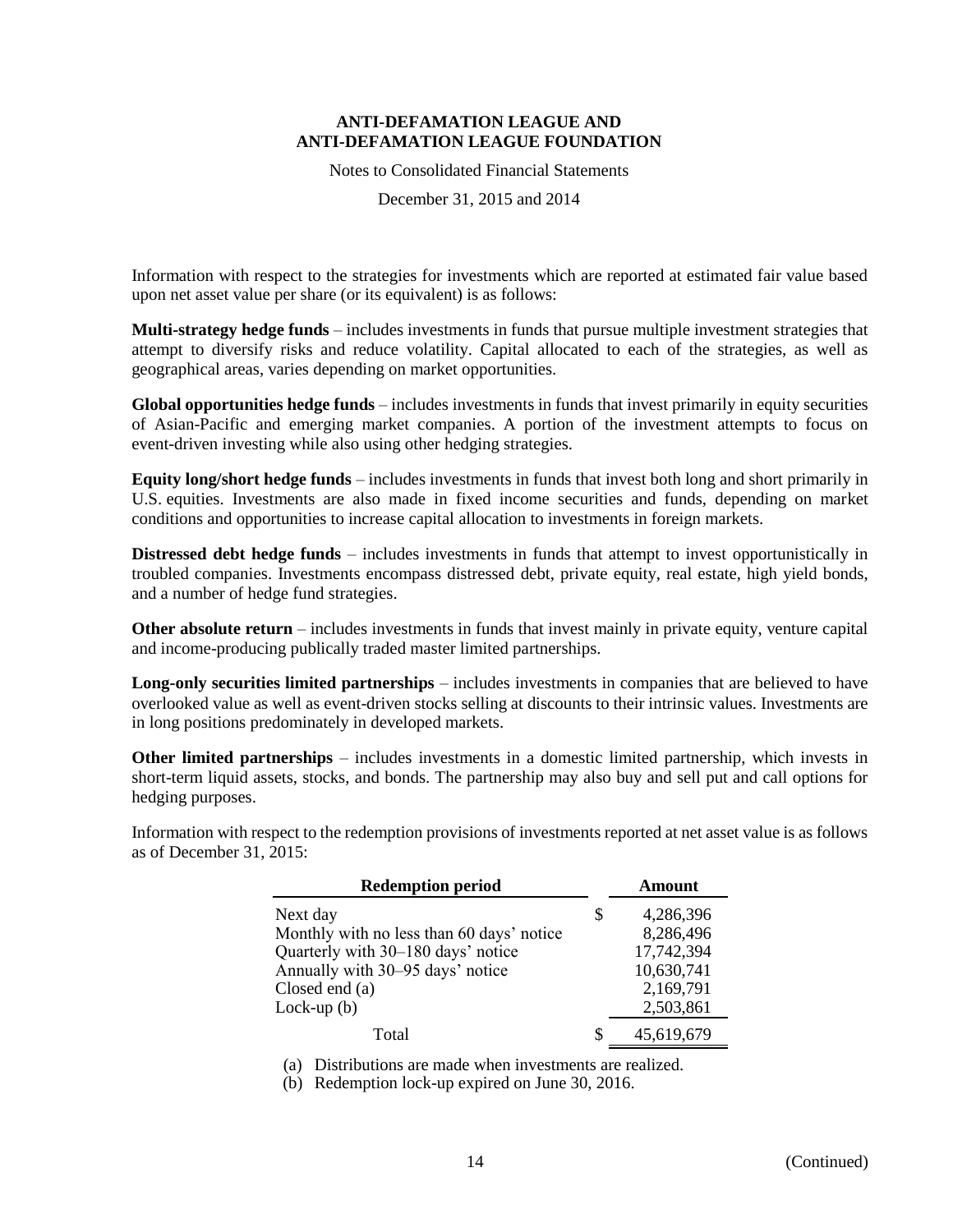Notes to Consolidated Financial Statements

December 31, 2015 and 2014

## **(4) Contributions Receivable**

Contributions receivable at December 31, 2015 and 2014 are scheduled to be collected as follows:

|                                                         | 2015             | 2014        |
|---------------------------------------------------------|------------------|-------------|
| Within one year                                         | \$<br>15,588,028 | 14,394,190  |
| One to five years                                       | 1,182,500        | 1,443,000   |
| More than five years                                    | 442,466          | 552,466     |
|                                                         | 17,212,994       | 16,389,656  |
| Discount to present value, at rates from 0.69% to 4.70% | (234, 806)       | (285,041)   |
| Allowance for uncollectible contributions receivable    | (3,740,000)      | (3,599,250) |
|                                                         | 13,238,188       | 12,505,365  |

## **(5) Property and Equipment**

The components of property and equipment and their estimated useful lives at December 31, 2015 and 2014 are as follows:

|                                                                                                       |    | 2015                                                         | 2014                                                         | <b>Useful lives</b>                               |
|-------------------------------------------------------------------------------------------------------|----|--------------------------------------------------------------|--------------------------------------------------------------|---------------------------------------------------|
| Land<br><b>Buildings</b><br>Leasehold and building improvements<br>Furniture and equipment<br>Artwork | \$ | 1,150,224<br>4,150,445<br>14,751,712<br>7,118,081<br>197,470 | 1,150,224<br>4,150,445<br>14,356,069<br>7,062,061<br>197,470 | N/A<br>30 years<br>$2-18$ years<br>5 years<br>N/A |
| Total                                                                                                 |    | 27,367,932                                                   | 26,916,269                                                   |                                                   |
| Less accumulated depreciation and<br>amortization                                                     |    | (17,707,811)                                                 | (16, 682, 251)                                               |                                                   |
| Net property and equipment                                                                            | S  | 9,660,121                                                    | 10,234,018                                                   |                                                   |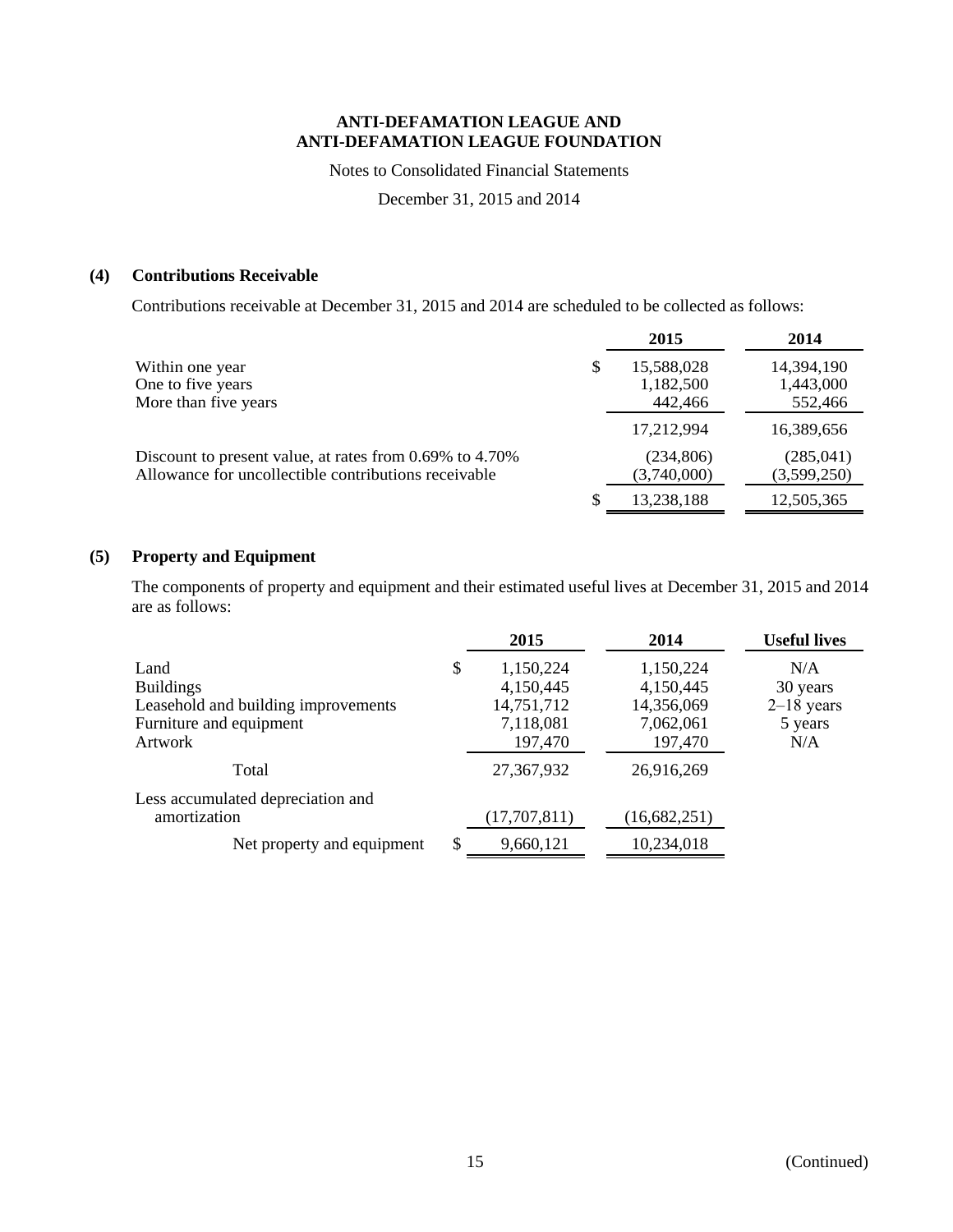Notes to Consolidated Financial Statements

December 31, 2015 and 2014

## **(6) Employee Benefit Plans**

The Anti-Defamation League Retirement Plan (the Plan) was frozen on December 31, 2010. Effectively, ADL froze benefit accruals for all participants under the Plan. The Plan is administered by a trustee and plan assets, which are held by such trustee, are stated at fair value. Since benefit accruals are suspended, the projected benefit obligation is equal to the accumulated benefit obligation. ADL will continue to make contributions to the Plan in amounts sufficient to meet applicable funding requirements.

The following table provides information with respect to the Plan as of December 31, 2015 and 2014, and for the years then ended:

|                               | 2015          | 2014       |
|-------------------------------|---------------|------------|
| Projected benefit obligation  | 73,205,384    | 77,603,776 |
| Plan assets, at fair value    | 41,841,654    | 46,092,600 |
| Unfunded status               | 31, 363, 730  | 31,511,176 |
| Net periodic benefit cost     | \$<br>537,800 | 145,762    |
| <b>Employer contributions</b> | 1,120,446     | 4,344,068  |
| Benefits paid                 | 3,828,446     | 3,830,477  |

The discount rate used to determine the pension benefit obligation was 4.14% and 3.80% at December 31, 2015 and 2014, respectively.

Weighted average assumptions used to determine net periodic benefit cost at December 31, 2015 and 2014 were as follows:

|                                | 2015  | 2014  |
|--------------------------------|-------|-------|
| Discount rate                  | 3.80% | 4.62% |
| Expected return on plan assets | 7.00  | 7.00  |
| Rate of compensation increases | N/A   | N/A   |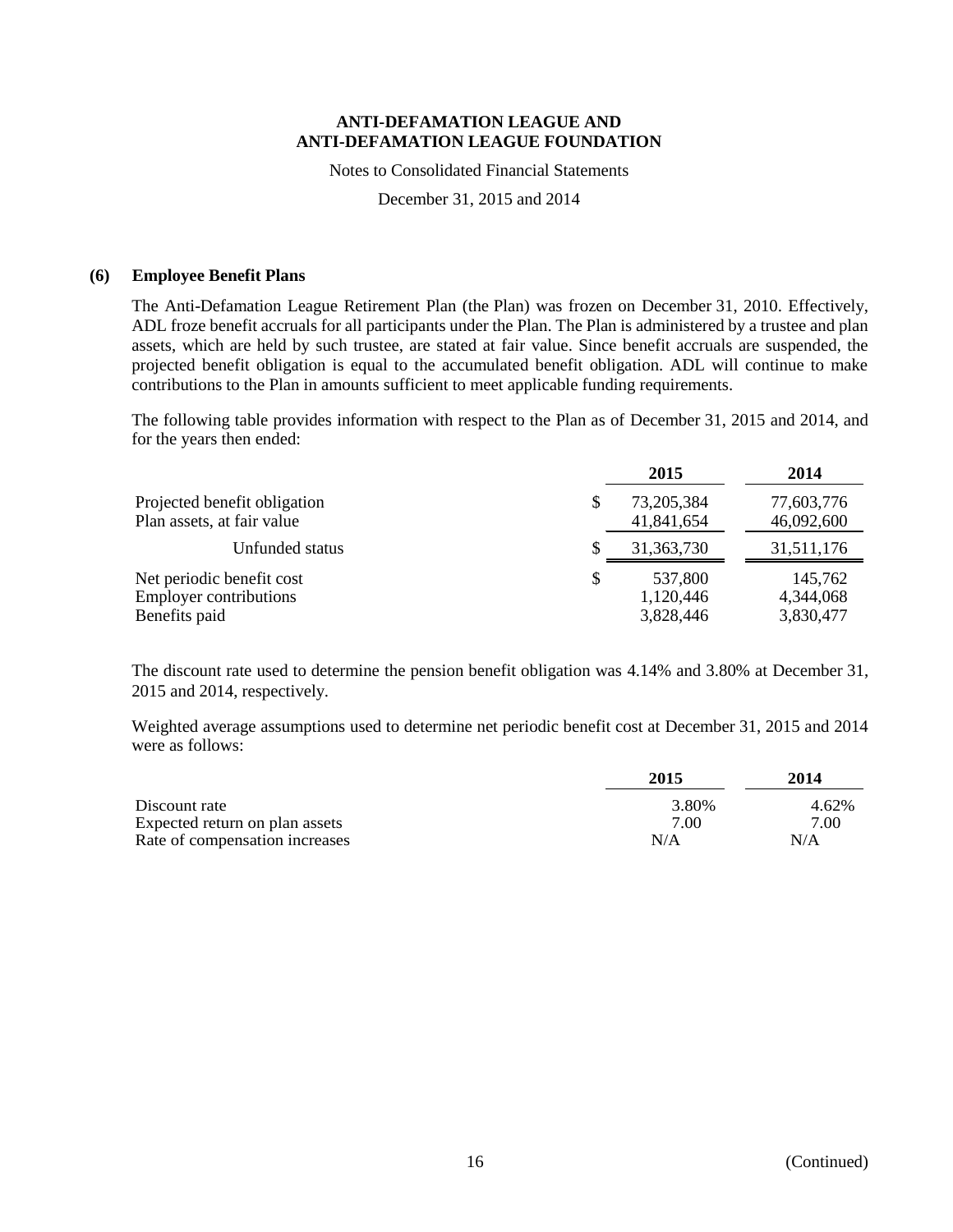Notes to Consolidated Financial Statements

December 31, 2015 and 2014

As of December 31, 2015, the Plan's targeted and actual asset allocations are as follows:

|                                          | <b>Target</b> | Actual |
|------------------------------------------|---------------|--------|
| Invested cash and short-term investments | $0\% - 5\%$   | $1\%$  |
| Mutual funds – fixed income              | $15\% - 45\%$ | 29     |
| Mutual funds $-$ equities                | $25\% - 45\%$ | 37     |
| Absolute return funds                    | $10\% - 30\%$ | 23     |
| Limited partnership – real estate        | $5\% - 10\%$  | 10     |
| Total                                    |               | 100%   |

As of December 31, 2014, the Plan's targeted and actual asset allocations are as follows:

|                                          | <b>Target</b> | <b>Actual</b> |
|------------------------------------------|---------------|---------------|
| Receivables for investments sold         | $-$ %         | 10%           |
| Invested cash and short-term investments | $0\% - 5\%$   | 6             |
| Mutual funds – fixed income              | $15\% - 45\%$ | 26            |
| Mutual funds $-$ equities                | $25\% - 45\%$ | 38            |
| Absolute return funds                    | $10\% - 30\%$ | 11            |
| Limited partnership – real estate        | $5\% - 10\%$  | 9             |
| Total                                    |               | 100%          |

In 2014, ADL used the Society of Actuaries Base RP Mortality Table with a Generational Mortality Improvement Projection scale to value its pension obligation. The updated mortality table increased the projection benefit obligation for the pension plan by approximately \$5,143,000 in 2014. In 2015, the MP-2015 scale was used.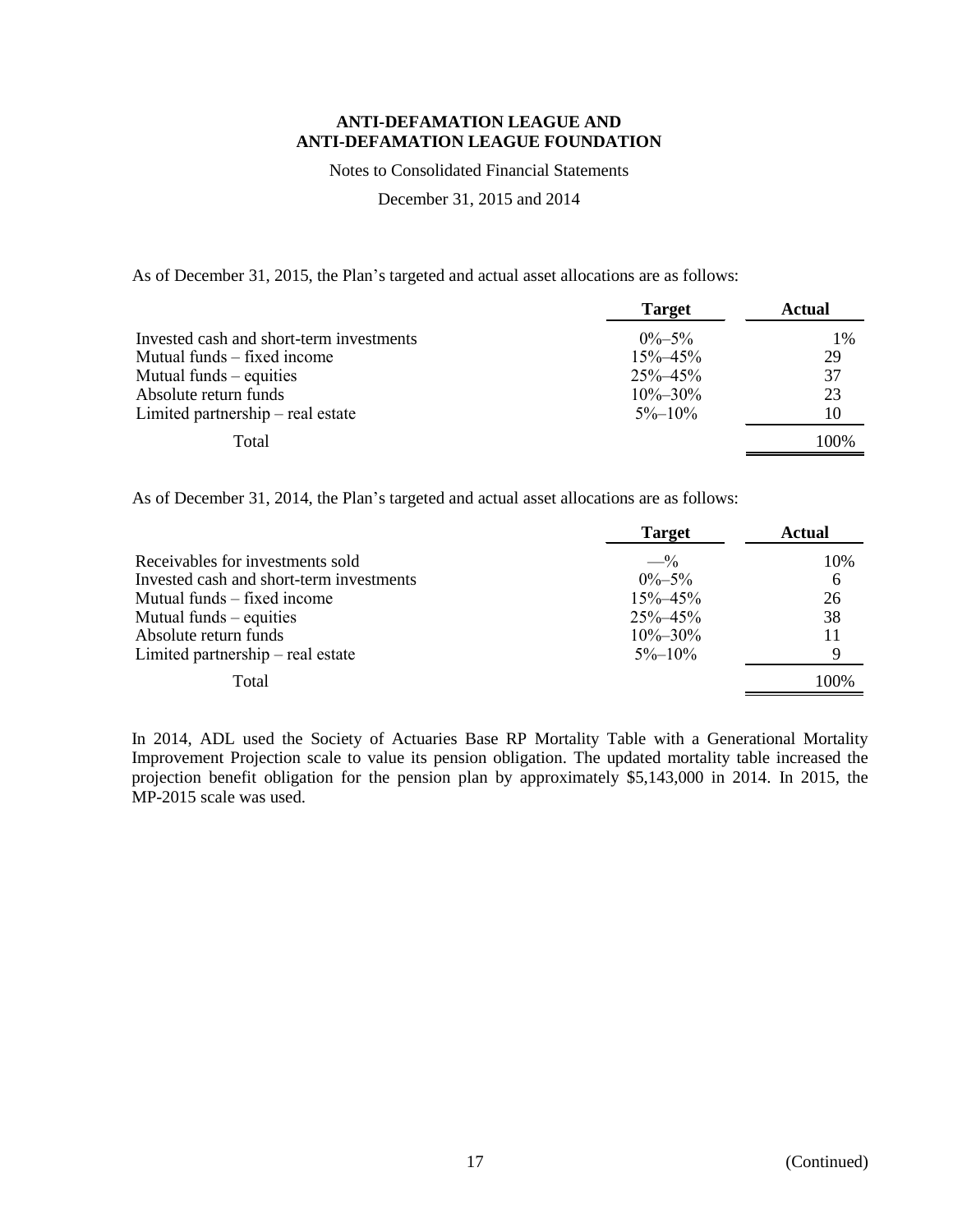Notes to Consolidated Financial Statements

December 31, 2015 and 2014

The Plan's assets at fair value as of December 31, 2015 are as follows:

|                                                      | <b>Fair value</b> |               | Level 1    | Level 2 | Level 3 |
|------------------------------------------------------|-------------------|---------------|------------|---------|---------|
| Invested cash and short-term                         |                   |               |            |         |         |
| investments                                          | \$<br>513,582     |               | 513,582    |         |         |
| Mutual funds – fixed income:                         |                   |               |            |         |         |
| Domestic                                             | 6,125,655         |               | 6,125,655  |         |         |
| International                                        | 2,596,891         |               | 2,596,891  |         |         |
| <b>Balanced</b>                                      | 3,481,670         |               | 3,481,670  |         |         |
| Mutual funds – equities:                             |                   |               |            |         |         |
| Domestic                                             | 8,101,270         |               | 8,101,270  |         |         |
| International                                        | 7,208,644         |               | 7,208,644  |         |         |
|                                                      | 28,027,712        | $\mathcal{S}$ | 28,027,712 |         |         |
| Investments reported at net<br>asset value:          |                   |               |            |         |         |
| Multi-strategy hedge fund<br>Equity long/short hedge | 5,117,724         |               |            |         |         |
| fund                                                 | 3,468,122         |               |            |         |         |
| Commodities trust                                    | 1,014,852         |               |            |         |         |
| Limited partnership – real                           |                   |               |            |         |         |
| estate                                               | 4,213,244         |               |            |         |         |
| Total investments<br>reported at net                 |                   |               |            |         |         |
| asset value                                          | 13,813,942        |               |            |         |         |
| Total investments                                    | \$<br>41,841,654  |               |            |         |         |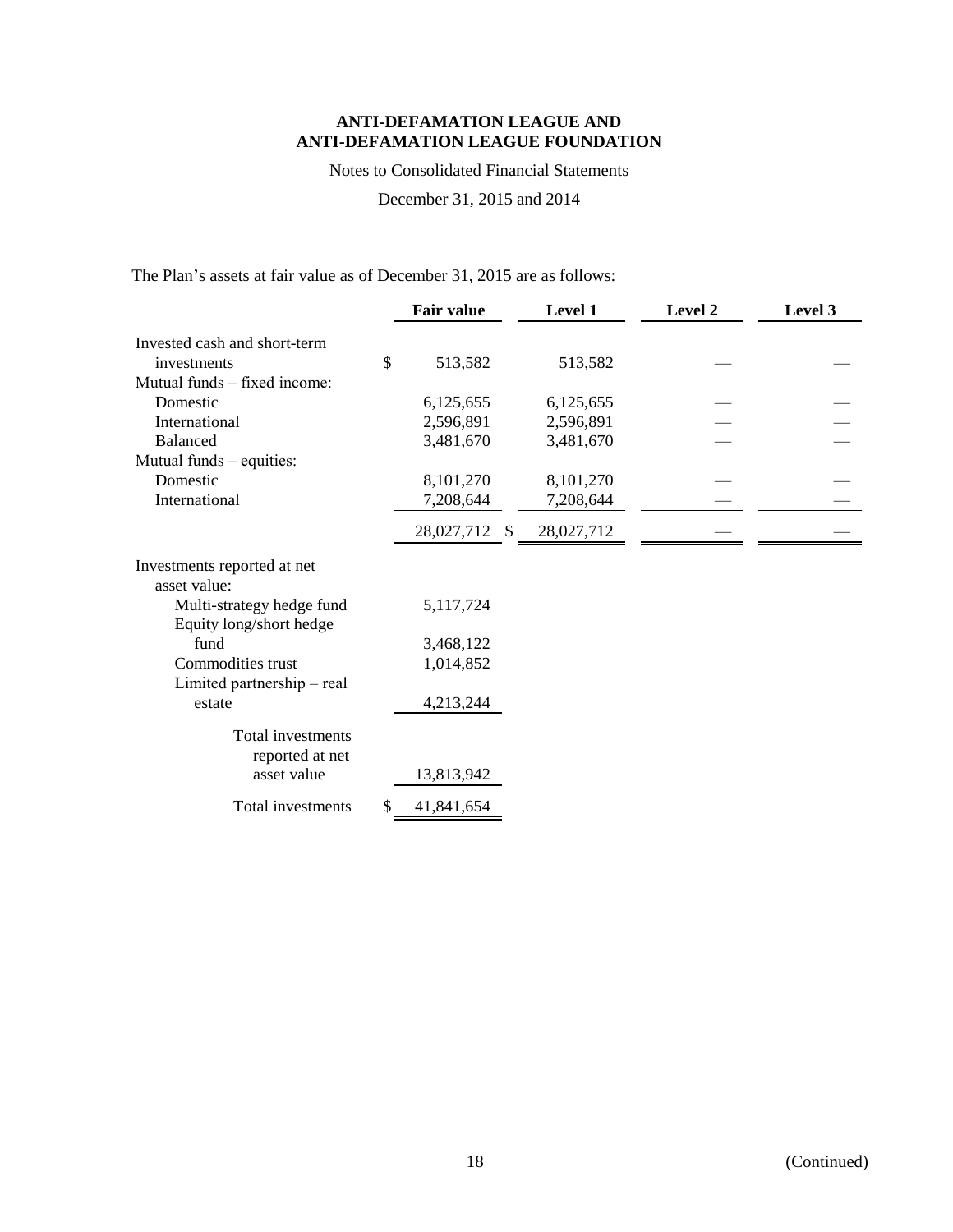Notes to Consolidated Financial Statements

December 31, 2015 and 2014

The Plan's assets at fair value as of December 31, 2014 are as follows:

|                                                                     | <b>Fair value</b> | Level 1       | Level 2 | Level 3 |
|---------------------------------------------------------------------|-------------------|---------------|---------|---------|
| Receivable for investments sold (a)<br>Invested cash and short-term | \$<br>4,613,322   | 4,613,322     |         |         |
| investments<br>Mutual funds – fixed income:                         | 2,926,665         | 2,926,665     |         |         |
| Domestic                                                            | 6,896,214         | 6,896,214     |         |         |
| International                                                       | 2,728,784         | 2,728,784     |         |         |
| <b>Balanced</b>                                                     | 2,060,166         | 2,060,166     |         |         |
| Mutual funds – equities:                                            |                   |               |         |         |
| Domestic                                                            | 9,519,137         | 9,519,137     |         |         |
| International                                                       | 8,148,165         | 8,148,165     |         |         |
|                                                                     | 36,892,453        | \$ 36,892,453 |         |         |
| Investments reported at net<br>asset value:                         |                   |               |         |         |
| Multi-strategy hedge fund<br>Limited partnership – real             | 5,043,419         |               |         |         |
| estate                                                              | 4,156,728         |               |         |         |
| Total investments<br>reported at net                                |                   |               |         |         |
| asset value                                                         | 9,200,147         |               |         |         |
| Total investments                                                   | \$<br>46,092,600  |               |         |         |

(a) The proceeds of receivables for investments sold in 2014 were received in January 2015 and reinvested in absolute return funds.

Information with respect to the strategies of the Plan's investments which are reported at estimated fair value based upon net asset value per share (or its equivalent) is as follows:

**Multi-strategy hedge fund** – a fund that pursues multiple investment strategies that attempt to diversify risks and reduce volatility. Capital allocated to each of the strategies, as well as geographical areas, varies depending on market opportunities.

**Equity long/short hedge fund** – a fund that seeks capital appreciation through investing in investment funds each of which utilizing various investment strategies including leverage.

**Commodities trust** – a common investment trust providing diverse commodity exposure using derivative instruments and securities.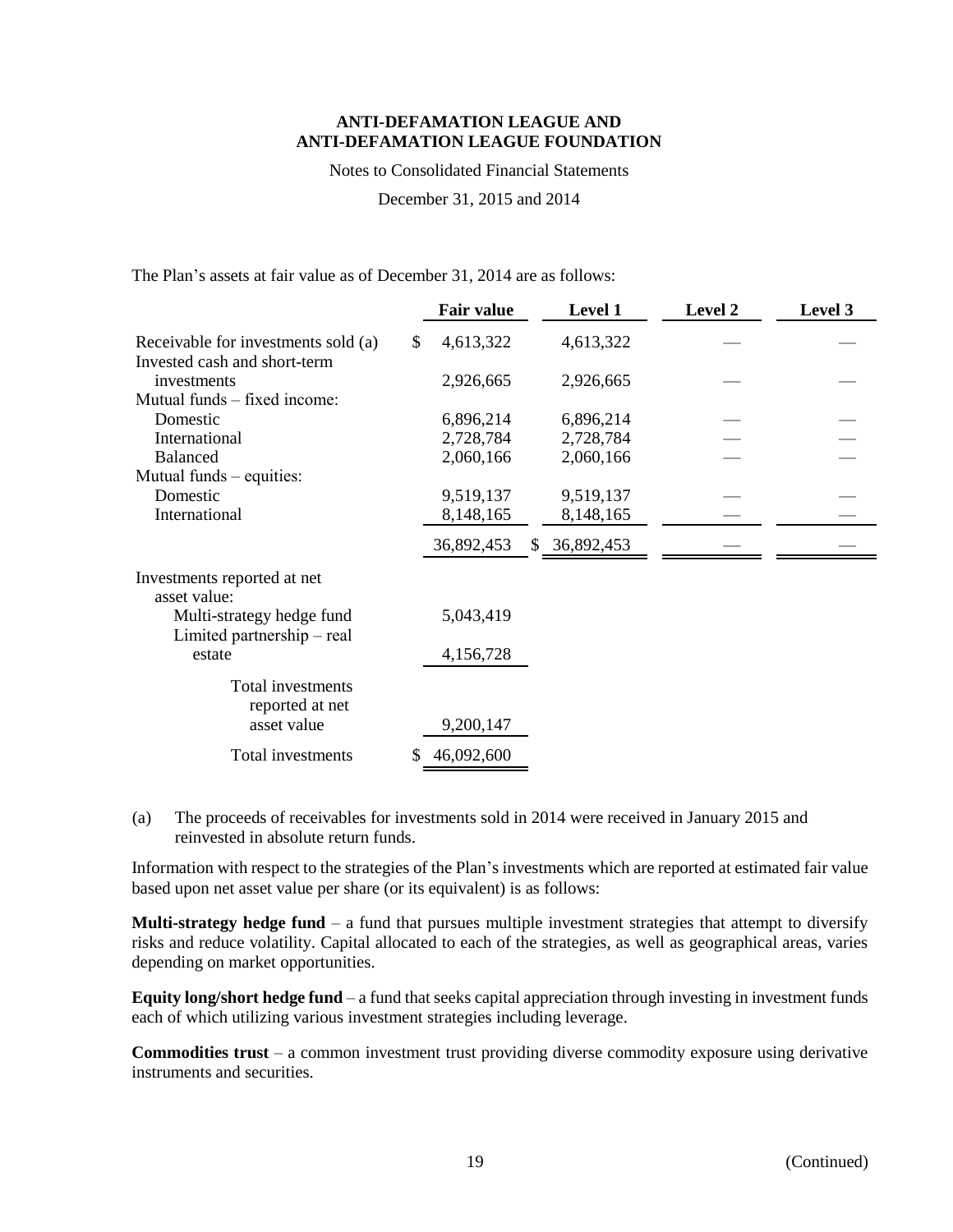Notes to Consolidated Financial Statements

December 31, 2015 and 2014

**Real estate limited partnership** – a fund that invests in real estate securities. Depending on market conditions and opportunities, investments can shift between geographical regions in an attempt to enhance returns.

Information with respect to the redemption provisions is as follows as of December 31, 2015:

| <b>Redemption period</b>       |   | Amount     |
|--------------------------------|---|------------|
| Next day                       | S | 1,014,852  |
| Monthly with 15 days' notice   |   | 4,213,244  |
| Quarterly with 65 days' notice |   | 5,117,724  |
| Lock-up $(a)$                  |   | 3,468,122  |
| Total                          |   | 13,813,942 |

(a) Redemption lock-up expired on June 30, 2016.

Plan benefits are expected to be paid from the Plan as follows:

| 2016      | 4,337,000  |
|-----------|------------|
| 2017      | 4,493,000  |
| 2018      | 4,480,000  |
| 2019      | 4,498,000  |
| 2020      | 4,474,000  |
| 2021-2025 | 21,910,000 |

ADL expects to contribute \$1,012,000 to the Plan during the year ended December 31, 2016.

As of December 31, 2015 and 2014, amounts charged to unrestricted net assets but not yet recognized as a component of net periodic benefit cost total \$35,683,082 and \$35,247,882, respectively. The estimated net actuarial loss that will be amortized into net periodic benefit cost during 2016 is \$805,126.

ADL has a contributory defined contribution retirement plan, covering substantially all employees, under arrangements with a financial institution. The plan is subject to the provisions of Title I of the Employee Retirement Income Security Act and Section 403(b) of the Internal Revenue Code of 1986, as amended. ADL's 2015 and 2014 contribution as of the first of the month following one year of employee service represents 2.25% and 3% of the participants' eligible compensation, respectively. Benefits vest after three years of service. ADL's contribution of \$509,000 for 2015 was made during 2016 and \$707,000 for 2014 was made during 2015.

Long-term pension obligations also include amounts for a supplemental pension arrangement with a key employee.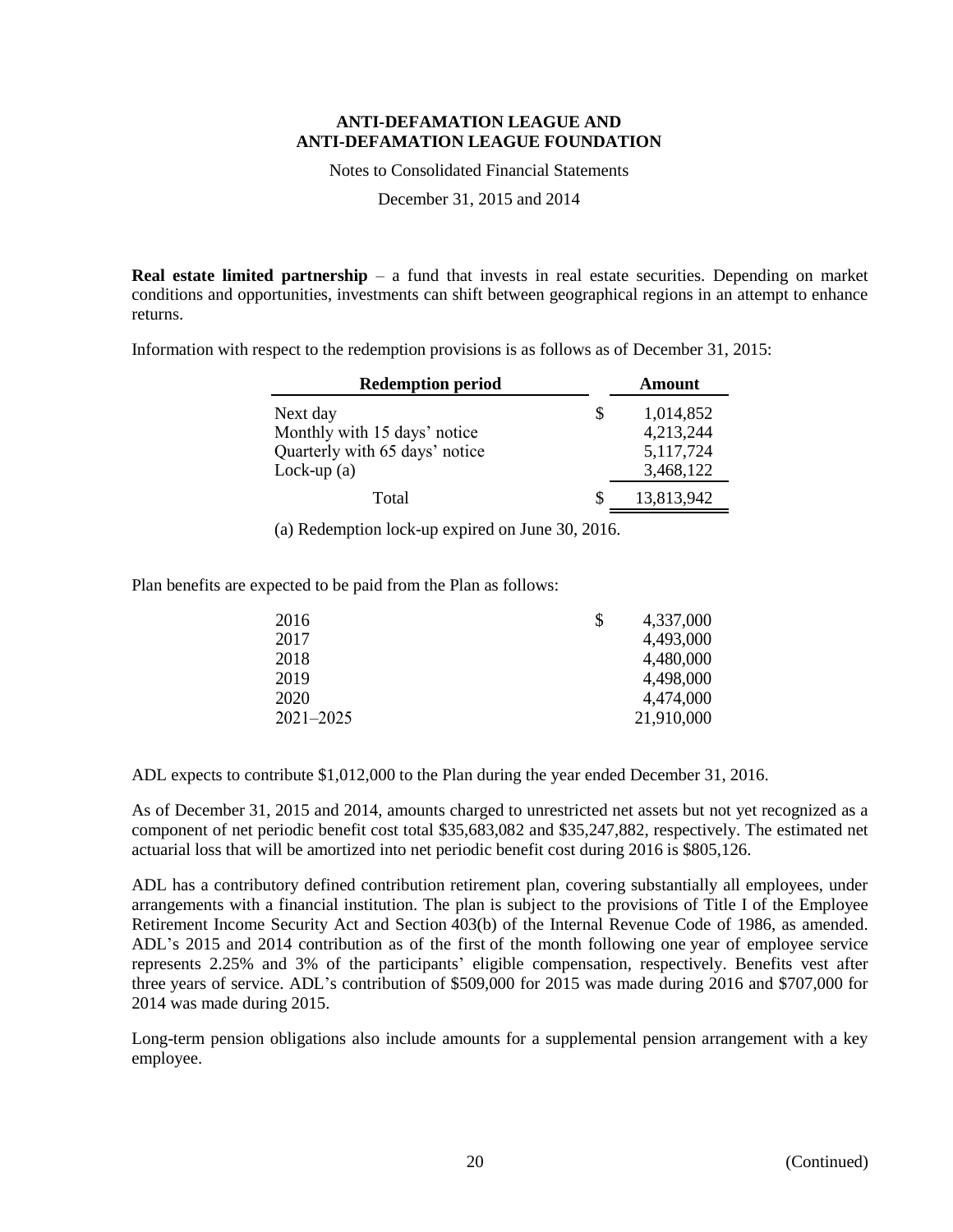Notes to Consolidated Financial Statements

December 31, 2015 and 2014

## **(7) Temporarily Restricted and Permanently Restricted Net Assets**

Temporarily restricted net assets at December 31, 2015 and 2014 are available for the following purposes or periods:

|                                                              |   | 2015       | 2014       |
|--------------------------------------------------------------|---|------------|------------|
| Regional operations                                          | S | 5,774,854  | 6,973,418  |
| Education                                                    |   | 7,537,117  | 9,022,765  |
| Civil rights                                                 |   | 1,091,789  | 2,121,700  |
| International affairs and interfaith programs                |   | 1,472,091  | 2,160,016  |
| Leadership                                                   |   | 383.469    | 610,773    |
| Unappropriated endowment gains for the general activities of |   |            |            |
| ADL                                                          |   | 2,654,667  | 5,120,979  |
| Future periods                                               |   | 3,921,217  | 5,012,525  |
|                                                              |   | 22,835,204 | 31,022,176 |

Permanently restricted net assets at December 31, 2015 and 2014 are restricted to investment in perpetuity, the income from which is expendable to support the following:

|                                               | 2015       | 2014       |
|-----------------------------------------------|------------|------------|
| Regional operations                           | 14,152,312 | 14,085,342 |
| Education                                     | 12,112,469 | 11,536,178 |
| Civil rights                                  | 4,276,006  | 7,502,112  |
| International affairs and interfaith programs | 6,112,478  | 6,112,478  |
| Leadership                                    | 3,348,357  | 3,245,030  |
| General activities of ADL                     | 27,788,365 | 27,681,446 |
|                                               | 67,789,987 | 70,162,586 |

ADL's endowment, held entirely by the Foundation, consists of individual donor-restricted endowment funds established for a variety of purposes. In 2015, ADL established two board-designated endowment funds totaling \$3.5 million.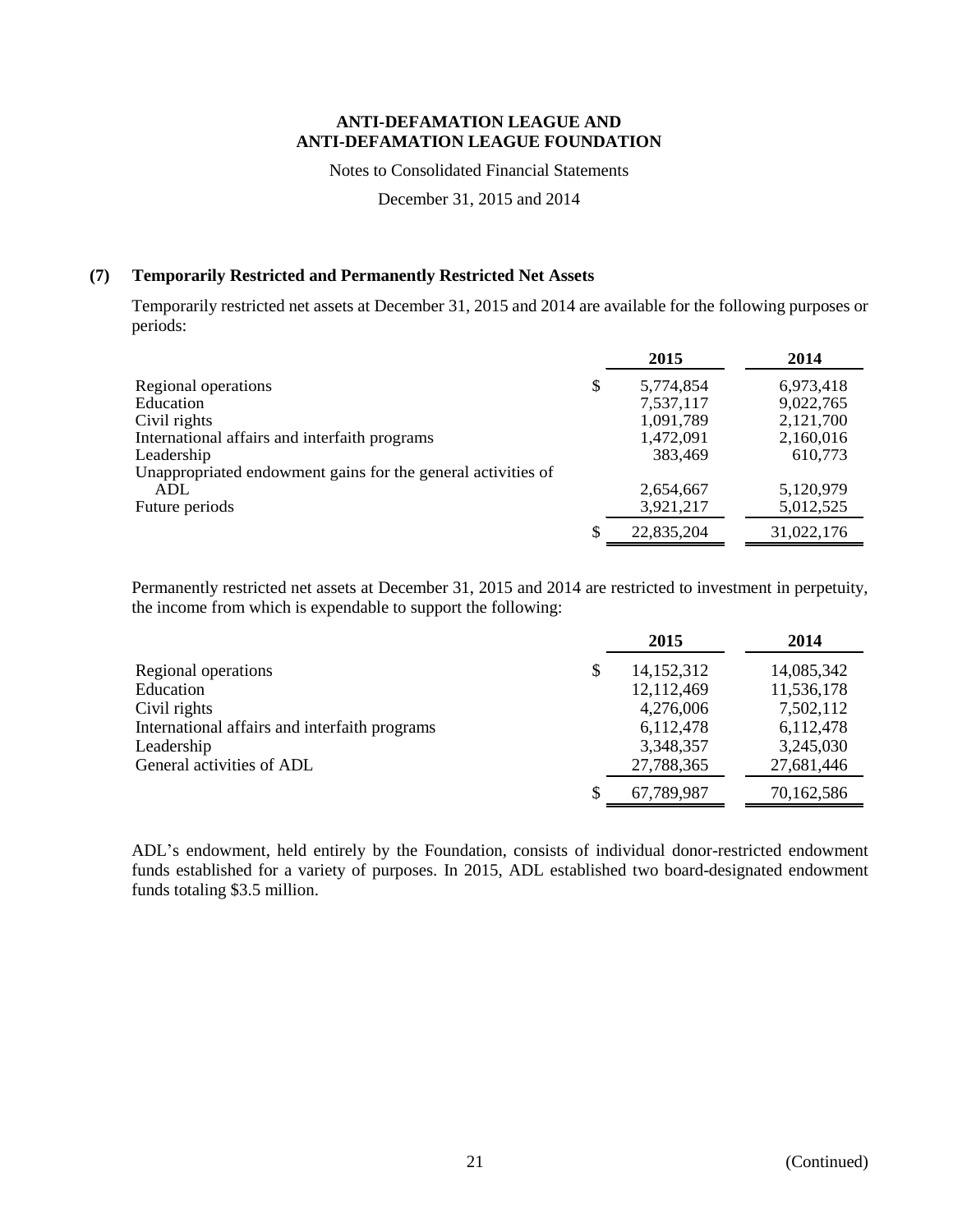Notes to Consolidated Financial Statements

December 31, 2015 and 2014

The following tables present the changes in ADL's donor-restricted endowment funds, inclusive of pledges, for the years ended December 31, 2015 and 2014:

|                                   | 2015                |                                  |                                  |              |
|-----------------------------------|---------------------|----------------------------------|----------------------------------|--------------|
|                                   | <b>Unrestricted</b> | <b>Temporarily</b><br>restricted | <b>Permanently</b><br>restricted | <b>Total</b> |
| Endowment net assets at           |                     |                                  |                                  |              |
| December 31, 2014                 | \$<br>(20, 530)     | 10,225,026                       | 70,162,586                       | 80, 367, 082 |
| Investment income                 | 233,582             | 1,294,102                        |                                  | 1,527,684    |
| Net depreciation (realized and    |                     |                                  |                                  |              |
| unrealized)                       | (1,750,646)         | (3,431,336)                      |                                  | (5,181,982)  |
| Contributions                     |                     |                                  | 1,127,401                        | 1,127,401    |
| Appropriation for expenditure     | (217, 854)          | (3,430,285)                      |                                  | (3,648,139)  |
| Reclassification due to change in |                     |                                  |                                  |              |
| donor designation                 | 3,500,000           |                                  | (3,500,000)                      |              |
| Endowment net assets at           |                     |                                  |                                  |              |
| December 31, 2015                 | 1,744,552           | 4,657,507                        | 67,789,987                       | 74,192,046   |

|                                | 2014                |                                  |                                  |              |  |  |
|--------------------------------|---------------------|----------------------------------|----------------------------------|--------------|--|--|
|                                | <b>Unrestricted</b> | <b>Temporarily</b><br>restricted | <b>Permanently</b><br>restricted | <b>Total</b> |  |  |
| Endowment net assets at        |                     |                                  |                                  |              |  |  |
| December 31, 2013              | \$<br>(13,097)      | 10,760,483                       | 69,714,187                       | 80,461,573   |  |  |
| Investment income              | 2,081               | 1,283,423                        |                                  | 1,285,504    |  |  |
| Net depreciation (realized and |                     |                                  |                                  |              |  |  |
| unrealized)                    | 10,272              | 1,764,517                        |                                  | 1,774,789    |  |  |
| Contributions                  |                     |                                  | 448,399                          | 448,399      |  |  |
| Appropriation for expenditure  | (19, 786)           | (3,583,397)                      |                                  | (3,603,183)  |  |  |
| Endowment net assets at        |                     |                                  |                                  |              |  |  |
| December 31, 2014              | \$<br>(20, 530)     | 10,225,026                       | 70,162,586                       | 80, 367, 082 |  |  |

#### *(a) Funds with Deficiencies*

From time to time, the fair value of assets associated with an individual donor-restricted endowment fund may fall below the original value of the fund (i.e., the amount classified as permanently restricted). These deficiencies aggregated \$1,755,448 and \$20,530 at December 31, 2015 and 2014, respectively, and are recorded in unrestricted net assets in the accompanying consolidated balance sheets.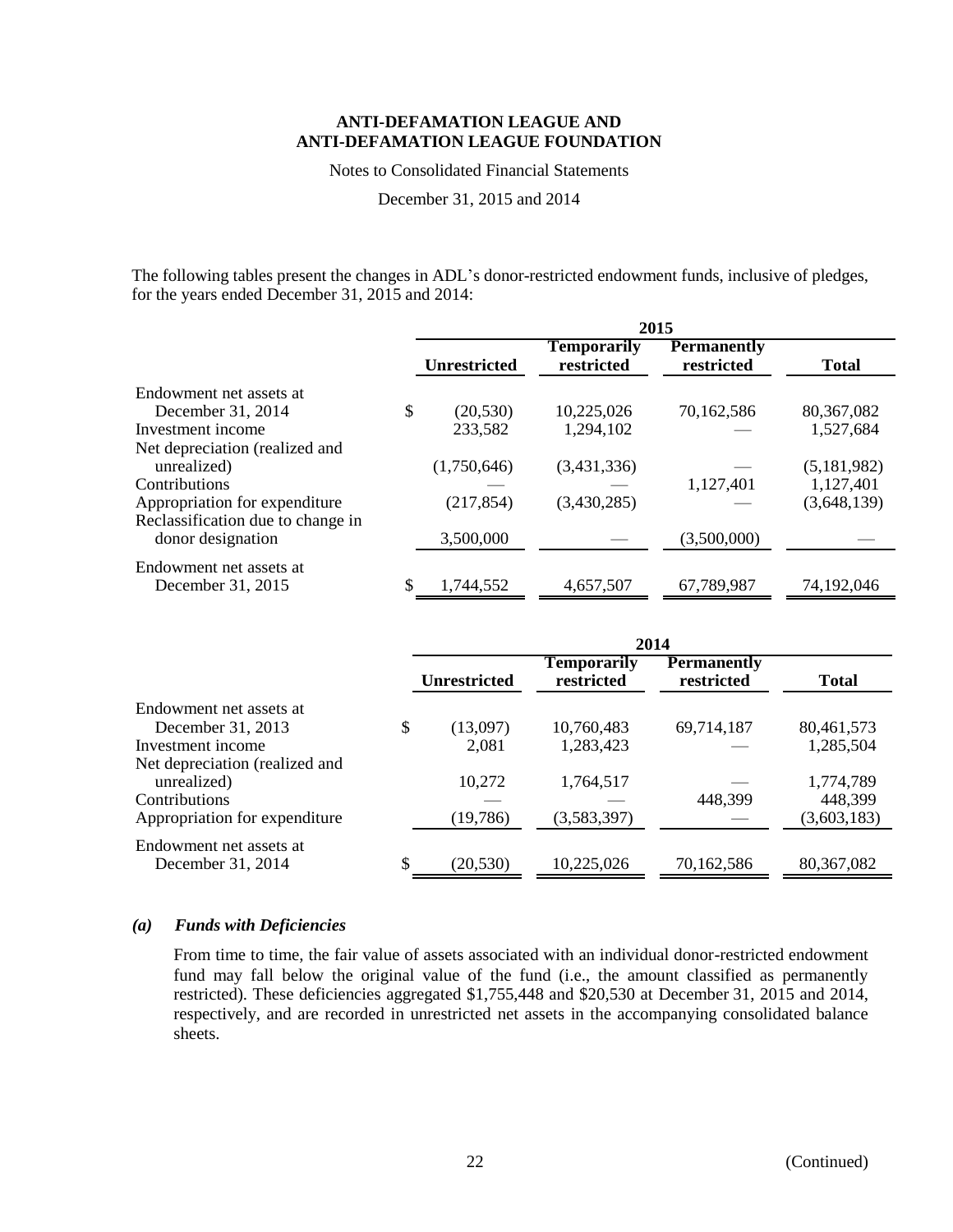Notes to Consolidated Financial Statements

December 31, 2015 and 2014

#### *(b) Return Objective and Risk Parameters*

ADL has adopted investment policies for its endowment that attempt to provide a level of support, as determined by ADL's spending policy, while seeking to preserve the real value of the endowment assets over time. ADL relies on a total return strategy under which investment returns are achieved through both appreciation (realized and unrealized) and yield (interest and dividends). Investments are diversified by asset class, as well as by investment manager and style, with a focus on achieving long-term return objectives within prudent risk constraints.

## *(c) Spending Policy*

The Foundation has a policy of appropriating investment return on the endowment funds for spending at a rate of 5% of the fair value of the endowment, unless otherwise explicitly stipulated by the donor.

## *(d) Change in Donor Designation*

In 2015, ADL received permission to release from restriction two permanently restricted funds totaling \$3.5 million to form two board-designated funds with the board intention that they be used for the same purposes. The funds can be available to be used as collateral for the lines of credit as disclosed in note 8(b) to the consolidated financial statements.

#### **(8) Commitments and Contingencies**

#### *(a) Operating Leases*

ADL occupies its national and New York regional office space in New York City under a lease agreement that expires in 2027. The agreement includes landlord incentives, escalation clauses, and a renewal option. Office space occupied by ADL's other regional offices is under lease agreements expiring at various dates through 2023. The leases are accounted for on a straight-line basis. Certain regional office leases include rent escalations and periods of free rent. The deferred landlord incentives (which are being recognized over the life of the New York lease) and the difference between straight-lining the rental charges and actual payments are reported as deferred rent in the accompanying consolidated balance sheets. Total rent expense approximated \$5.5 million and \$5.3 million for the years ended December 31, 2015 and 2014, respectively. Minimum annual rentals are as follows:

| Year ending December 31: |                  |
|--------------------------|------------------|
| 2016                     | \$<br>5,003,000  |
| 2017                     | 4,825,000        |
| 2018                     | 4,728,000        |
| 2019                     | 4,419,000        |
| 2020                     | 3,937,000        |
| 2021 and thereafter      | 24,408,000       |
|                          | \$<br>47,320,000 |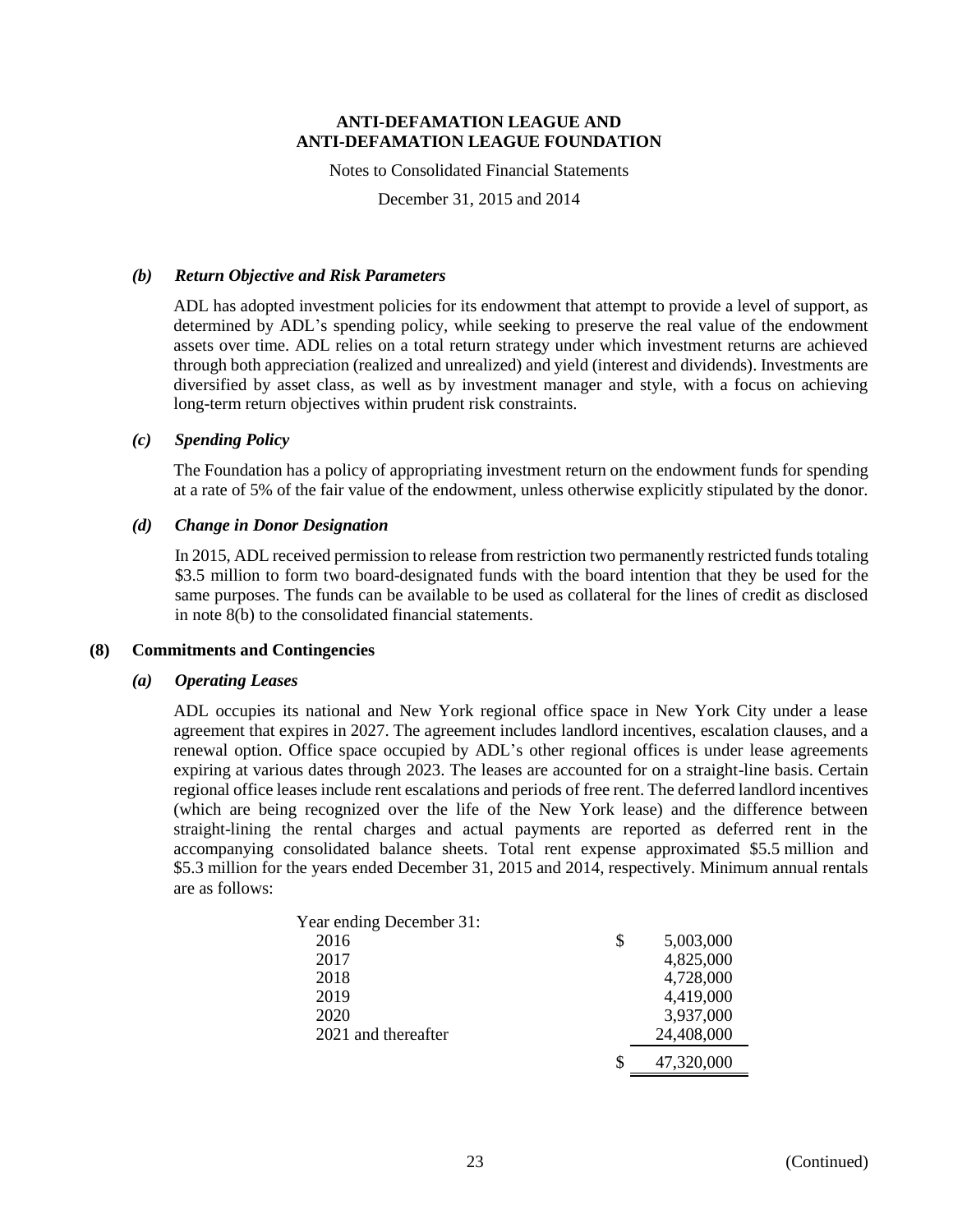Notes to Consolidated Financial Statements

December 31, 2015 and 2014

On October 29, 2015, the League entered into an 11 year sublease to rent 6,722 usable square feet of space within its National and New York City regional office beginning January 15, 2016. The lease terms provide for six months of tenant rent abatement. Future minimum rental receipts under the lease are approximately \$320,000 annually for the next five years.

## *(b) Lines of Credit*

The League and the Foundation each have a \$4 million line of credit with a financial institution. The interest rate on all borrowings for the years ended December 31, 2015 and 2014 is either LIBOR plus 60 basis points or the prime rate. Interest paid as of December 31, 2015 and 2014 was \$59,867 and \$68,750, respectively. As of December 31, 2015 and 2014, the League and the Foundation each had an outstanding balance of the full \$4 million from these lines totaling \$8 million of borrowings under the credit lines. These lines, which are due March 1, 2017, are secured by certain of the Foundation's investments.

#### **(9) Subsequent Events**

In connection with the preparation of the consolidated financial statements, ADL evaluated events after the balance sheet date of December 31, 2015 through August 2, 2016, which was the date the consolidated financial statements were available to be issued and determined that there were no matters that are required to be disclosed.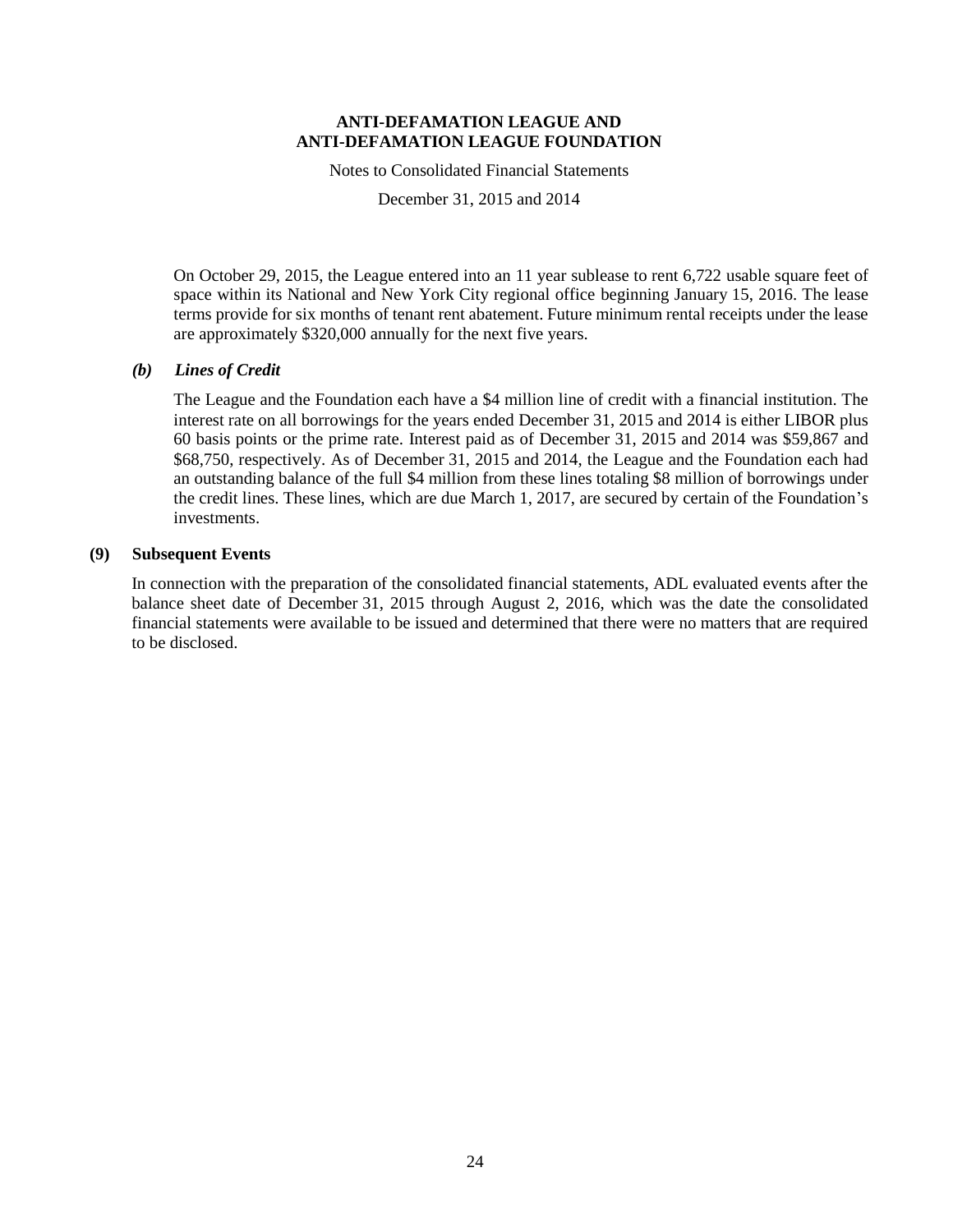## Consolidating Balance Sheet

## December 31, 2015

| <b>Assets</b>                                                                                                                                                                                                                         |    | League                                                       | <b>Foundation</b>                                                         | <b>Eliminations</b> | <b>Consolidated</b><br>total                                       |
|---------------------------------------------------------------------------------------------------------------------------------------------------------------------------------------------------------------------------------------|----|--------------------------------------------------------------|---------------------------------------------------------------------------|---------------------|--------------------------------------------------------------------|
| Cash and cash equivalents<br>Contributions receivable, net<br>Prepaid expenses and other assets<br><b>Investments</b><br>Property and equipment, net<br>Due from the League                                                           | \$ | 5,767,343<br>11,224,996<br>1,089,364<br>668,844<br>7,443,507 | 1,611,304<br>2,013,192<br>2,750,086<br>107,518,331<br>2,216,614<br>61.105 | (61, 105)           | 7,378,647<br>13,238,188<br>3,839,450<br>108, 187, 175<br>9,660,121 |
| <b>Total assets</b>                                                                                                                                                                                                                   | S  | 26,194,054                                                   | 116,170,632                                                               | (61, 105)           | 142,303,581                                                        |
| <b>Liabilities and Net Assets</b>                                                                                                                                                                                                     |    |                                                              |                                                                           |                     |                                                                    |
| Liabilities:<br>Accounts payable and accrued expenses<br>Borrowings under lines of credit<br>Deferred rent<br>Liabilities under charitable trusts and<br>annuity agreements<br>Long-term pension obligations<br>Due to the Foundation | \$ | 7,573,646<br>4,000,000<br>7,303,705<br>29,486,801<br>61.105  | 483,730<br>4,000,000<br>8,578,942<br>3,136,374                            | (61, 105)           | 8,057,376<br>8,000,000<br>7,303,705<br>8,578,942<br>32,623,175     |
| <b>Total liabilities</b>                                                                                                                                                                                                              |    | 48, 425, 257                                                 | 16,199,046                                                                | (61, 105)           | 64,563,198                                                         |
| Net assets (accumulated deficit):<br>Unrestricted:<br>Available for operations<br>Long-term pension obligations                                                                                                                       |    | 2.001.518<br>(29, 486, 801)                                  | 17.736.849<br>(3, 136, 374)                                               |                     | 19,738,367<br>(32, 623, 175)                                       |
| Total unrestricted, net of long-term<br>pension obligations                                                                                                                                                                           |    | (27, 485, 283)                                               | 14,600,475                                                                |                     | (12,884,808)                                                       |
| Temporarily restricted<br>Permanently restricted                                                                                                                                                                                      |    | 5,254,080                                                    | 17,581,124<br>67,789,987                                                  |                     | 22,835,204<br>67,789,987                                           |
| Total (accumulated deficit) net assets                                                                                                                                                                                                |    | (22, 231, 203)                                               | 99,971,586                                                                |                     | 77,740,383                                                         |
| Total liabilities and net assets                                                                                                                                                                                                      |    | 26,194,054                                                   | 116,170,632                                                               | (61, 105)           | 142,303,581                                                        |
|                                                                                                                                                                                                                                       |    |                                                              |                                                                           |                     |                                                                    |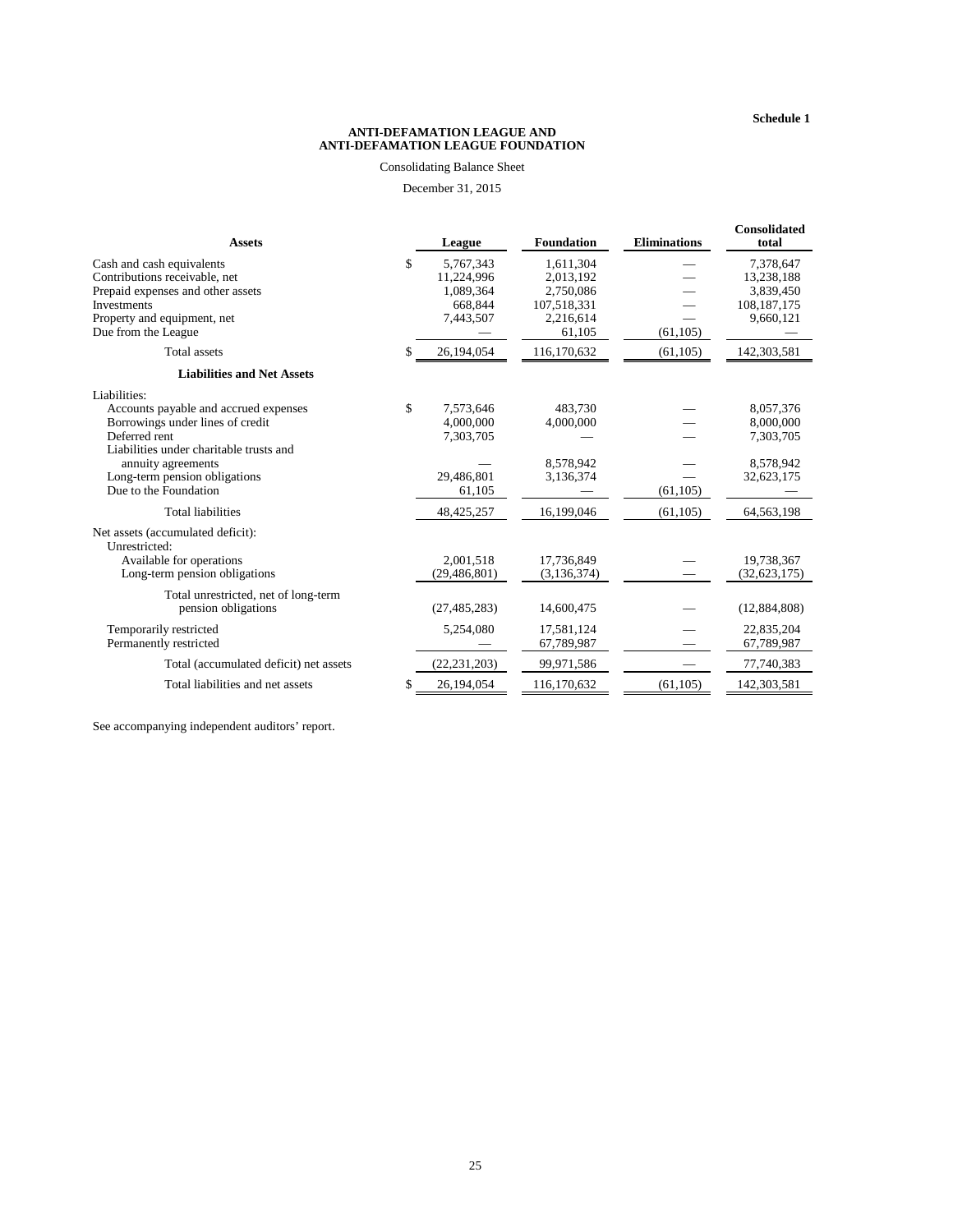**Schedule 2**

# **ANTI-DEFAMATION LEAGUE AND ANTI-DEFAMATION LEAGUE FOUNDATION**

Consolidating Statement of Activities

Year ended December 31, 2015

|                                                                                                                                                                                                                                                                 | League                                | <b>Foundation</b>                                               | <b>Eliminations</b>      | <b>Consolidated</b><br>total                        |
|-----------------------------------------------------------------------------------------------------------------------------------------------------------------------------------------------------------------------------------------------------------------|---------------------------------------|-----------------------------------------------------------------|--------------------------|-----------------------------------------------------|
| Changes in unrestricted net assets:                                                                                                                                                                                                                             |                                       |                                                                 |                          |                                                     |
| Operating revenues:<br>Contributions (including the League's special events<br>revenue of \$23,046,000)<br>Less:                                                                                                                                                | \$<br>49,477,843                      | 2,222,604                                                       |                          | 51,700,447                                          |
| Provision for uncollectible contributions receivable<br>Direct special events expenses                                                                                                                                                                          | (1,463,050)<br>(7,089,350)            |                                                                 |                          | (1,463,050)<br>(7,089,350)                          |
| Contributions, net                                                                                                                                                                                                                                              | 40,925,443                            | 2,222,604                                                       |                          | 43,148,047                                          |
| Rental income from the League<br>Endowment return expended and other investment return<br>Other income<br>Net assets released from restrictions in satisfaction of time and purpose<br>Transfer to the League from the Foundation                               | 705,031<br>9,765,611<br>3,834,300     | 291,946<br>3,327,458<br>870,855<br>(3,834,300)                  | (291.946)                | 3.327.458<br>705,031<br>10,636,466                  |
| Total operating revenues                                                                                                                                                                                                                                        | 55,230,385                            | 2,878,563                                                       | (291.946)                | 57,817,002                                          |
| Operating expenses:<br>Program services<br>Administration<br>Development                                                                                                                                                                                        | 44,196,557<br>5,118,688<br>5,966,672  | 1,197,135<br>2,233,177<br>2,613,987                             | (291, 946)               | 45,101,746<br>7,351,865<br>8,580,659                |
| Total operating expenses                                                                                                                                                                                                                                        | 55,281,917                            | 6,044,299                                                       | (291, 946)               | 61,034,270                                          |
| Deficiency of operating revenues over operating expenses                                                                                                                                                                                                        | (51, 532)                             | (3,165,736)                                                     |                          | (3,217,268)                                         |
| Nonoperating activities:<br>Investment return greater (less) than amount appropriated<br>Pension charge other than net periodic benefit cost<br>Reclassification due to change in donor designation<br>Other, net<br>Transfer to the League from the Foundation | 356<br>(391.680)<br>72,515            | (1,717,976)<br>(43,520)<br>3,500,000<br>47,934<br>(72, 515)     | $\overline{\phantom{a}}$ | (1,717,620)<br>(435,200)<br>3,500,000<br>47,934     |
| Total nonoperating activities                                                                                                                                                                                                                                   | (318, 809)                            | 1,713,923                                                       |                          | 1,395,114                                           |
| Decrease in unrestricted net assets                                                                                                                                                                                                                             | (370, 341)                            | (1,451,813)                                                     |                          | (1,822,154)                                         |
| Changes in temporarily restricted net assets:<br>Contributions<br>Change in the value of charitable trust and annuity agreements<br>Investment return<br>Net assets released from restrictions<br>Transfer to the League from the Foundation                    | 8,149,341<br>(9,765,611)<br>1,432,184 | 213,749<br>188,378<br>(2,960,676)<br>(4,012,153)<br>(1,432,184) |                          | 8,363,090<br>188,378<br>(2,960,676)<br>(13,777,764) |
| Decrease in temporarily restricted net assets                                                                                                                                                                                                                   | (184, 086)                            | (8,002,886)                                                     |                          | (8,186,972)                                         |
| Change in permanently restricted net assets:<br>Contributions<br>Reclassification due to change in donor designation                                                                                                                                            |                                       | 1,127,401<br>(3,500,000)                                        |                          | 1,127,401<br>(3,500,000)                            |
| Decrease in permanently restricted net assets                                                                                                                                                                                                                   |                                       | (2,372,599)                                                     |                          | (2,372,599)                                         |
| Decrease in net assets                                                                                                                                                                                                                                          | (554, 427)                            | (11, 827, 298)                                                  |                          | (12, 381, 725)                                      |
| (Accumulated deficit) net assets at beginning of year                                                                                                                                                                                                           | (21,676,776)                          | 111,798,884                                                     |                          | 90,122,108                                          |
| (Accumulated deficit) net assets at end of year                                                                                                                                                                                                                 | \$<br>(22, 231, 203)                  | 99,971,586                                                      |                          | 77,740,383                                          |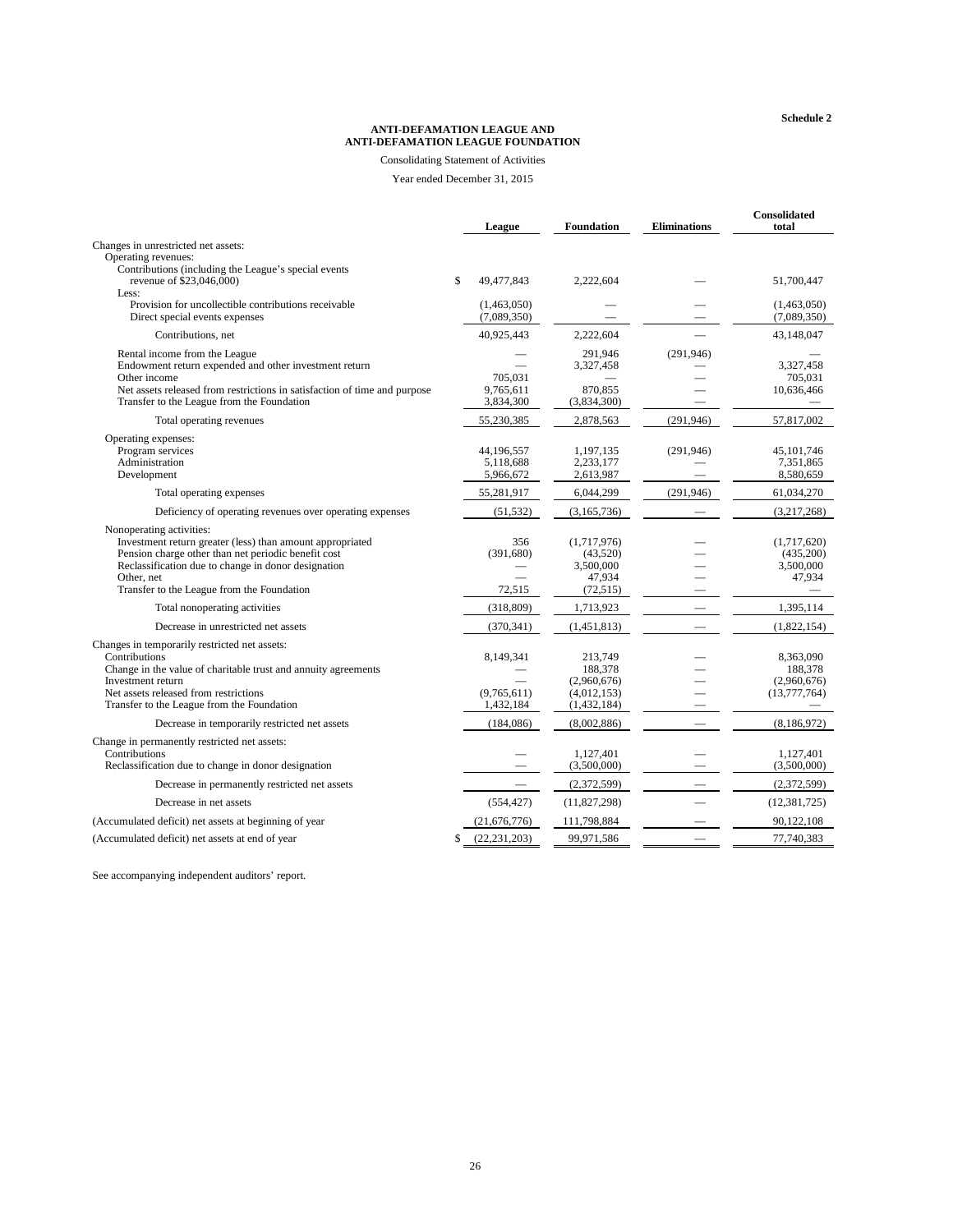#### Consolidating Schedule of Functional Operating Expenses

Year ended December 31, 2015

|                                                                                                                                                    | <b>Program services</b>                                         |                                                           |                                                          |                                                               |                                                       |                                                           | <b>Supporting services</b>                                          |                                                                 |                                                               |                                                                      |                                                                         |
|----------------------------------------------------------------------------------------------------------------------------------------------------|-----------------------------------------------------------------|-----------------------------------------------------------|----------------------------------------------------------|---------------------------------------------------------------|-------------------------------------------------------|-----------------------------------------------------------|---------------------------------------------------------------------|-----------------------------------------------------------------|---------------------------------------------------------------|----------------------------------------------------------------------|-------------------------------------------------------------------------|
|                                                                                                                                                    | Regional<br>operations                                          | <b>Education</b>                                          | <b>Civil</b><br>rights                                   | <b>International</b><br>affairs and<br>interfaith<br>programs | Leadership                                            | <b>Marketing</b><br>and<br>communications                 | <b>Total</b><br>program<br>services                                 | Administration                                                  | Development                                                   | Total<br>supporting<br>services                                      | Total<br>expenses                                                       |
| <b>Salaries</b><br>Personnel welfare and other related expenses                                                                                    | 10,422,855<br>4,212,454                                         | 2.279.537<br>685,569                                      | 3.021.837<br>838,179                                     | 1.514.764<br>833,036                                          | 548,998<br>167,251                                    | 1.618.524<br>620,614                                      | 19,406.515<br>7,357,103                                             | 2,334,581<br>536,152                                            | 4.987.666<br>1,690,740                                        | 7.322.247<br>2,226,892                                               | 26,728,762<br>9,583,995                                                 |
| Total salaries and related expenses                                                                                                                | 14,635,309                                                      | 2,965,106                                                 | 3,860,016                                                | 2,347,800                                                     | 716,249                                               | 2,239,138                                                 | 26,763,618                                                          | 2,870,733                                                       | 6,678,406                                                     | 9,549,139                                                            | 36, 312, 757                                                            |
| Projects and functions<br>Office services and occupancy<br>Travel, meetings, and conferences<br>Research materials<br>Legal and financial<br>Other | 1,195,733<br>4,819,131<br>1.039.469<br>15,968<br>492<br>180,125 | 2.488.596<br>520,547<br>496,660<br>2,102<br>489<br>28,240 | 159,915<br>925,010<br>287,027<br>84,598<br>$-$<br>24,734 | 1.845.137<br>573,943<br>124.099<br>4.293<br>14.658<br>37,180  | 325,172<br>270,237<br>1,042,119<br>--<br>--<br>17,876 | 569.818<br>1,175,037<br>44.295<br>15,261<br>$-$<br>10,167 | 6,584,371<br>8.283.905<br>3.033.669<br>122.222<br>15.639<br>298,322 | 743,239<br>2,165,918<br>233,151<br>18.789<br>379,837<br>940,198 | 403,886<br>827,448<br>104.161<br>240,498<br>13.271<br>312,989 | 1,147,125<br>2,993,366<br>337,312<br>259,287<br>393,108<br>1,253,187 | 7.731.496<br>11,277,271<br>3.370.981<br>381,509<br>408,747<br>1,551,509 |
| Total operating expenses                                                                                                                           | 21.886.227                                                      | 6.501.740                                                 | 5.341.300                                                | 4,947,110                                                     | 2,371,653                                             | 4.053.716                                                 | 45, 101, 746                                                        | 7.351.865                                                       | 8.580.659                                                     | 15.932.524                                                           | 61,034,270                                                              |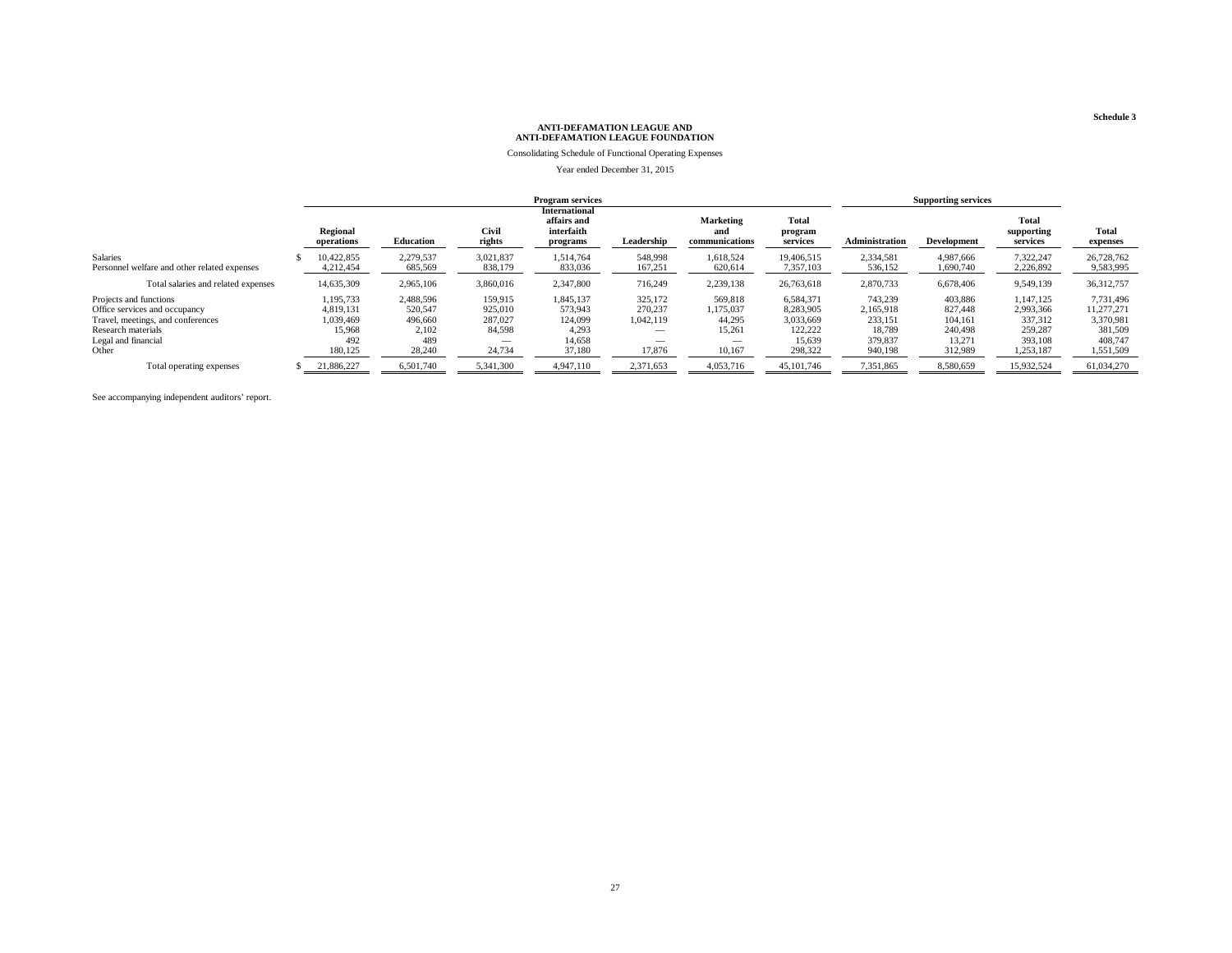## Consolidating Schedule of Functional Expenses – Operating for Anti-Defamation League

Year ended December 31, 2015

|                                                                                                                                                    | <b>Program services</b>                                         |                                                           |                                                   |                                                              |                                                 |                                                         | <b>Supporting services</b>                                          |                                                                |                                                             |                                                                   |                                                                         |
|----------------------------------------------------------------------------------------------------------------------------------------------------|-----------------------------------------------------------------|-----------------------------------------------------------|---------------------------------------------------|--------------------------------------------------------------|-------------------------------------------------|---------------------------------------------------------|---------------------------------------------------------------------|----------------------------------------------------------------|-------------------------------------------------------------|-------------------------------------------------------------------|-------------------------------------------------------------------------|
|                                                                                                                                                    | Regional<br>operations                                          | <b>Education</b>                                          | Civil<br>rights                                   | International<br>affairs and<br>interfaith<br>programs       | Leadership                                      | <b>Marketing</b><br>and<br>communications               | Total<br>program<br>services                                        | <b>Administration</b>                                          | <b>Development</b>                                          | <b>Total</b><br>supporting<br>services                            | Total<br>expenses                                                       |
| <b>Salaries</b><br>Personnel welfare and other related expenses                                                                                    | 10.313.625<br>4,174,756                                         | 2,033,911<br>600,798                                      | 2.989.103<br>826,882                              | 1,369,945<br>783,056                                         | 542,836<br>165,124                              | 1,618,524<br>620,614                                    | 18,867,944<br>7,171,230                                             | 1.390.122<br>210,199                                           | 3.584.594<br>1,206,511                                      | 4.974.716<br>1,416,710                                            | 23,842,660<br>8,587,940                                                 |
| Total salaries and related expenses                                                                                                                | 14,488,381                                                      | 2,634,709                                                 | 3,815,985                                         | 2,153,001                                                    | 707,960                                         | 2,239,138                                               | 26,039,174                                                          | 1,600,321                                                      | 4,791,105                                                   | 6.391.426                                                         | 32,430,600                                                              |
| Projects and functions<br>Office services and occupancy<br>Travel, meetings, and conferences<br>Research materials<br>Legal and financial<br>Other | 1,150,511<br>4.955.003<br>1.039.469<br>15,968<br>492<br>180,125 | 2,386,904<br>465,921<br>496,660<br>2,102<br>489<br>28,240 | 146,363<br>885.992<br>287.027<br>84,598<br>24,734 | 1,785,181<br>573,943<br>124,099<br>4.293<br>14,658<br>37,180 | 322,621<br>270,237<br>1,042,119<br>--<br>17,876 | 569,818<br>1,175,037<br>44,295<br>15,261<br>–<br>10,167 | 6.361.398<br>8.326.133<br>3.033.669<br>122.222<br>15,639<br>298,322 | 743.239<br>1.665.844<br>61.992<br>18.789<br>247.816<br>780,687 | 403,886<br>564,909<br>55,287<br>32,771<br>12,607<br>106,107 | 1.147.125<br>2.230.753<br>117.279<br>51,560<br>260,423<br>886,794 | 7,508,523<br>10,556,886<br>3.150.948<br>173,782<br>276,062<br>1,185,116 |
| Total operating expenses                                                                                                                           | 21,829,949                                                      | 6,015,025                                                 | 5,244,699                                         | 4,692,355                                                    | 2,360,813                                       | 4,053,716                                               | 44,196,557                                                          | 5,118,688                                                      | 5,966,672                                                   | 11,085,360                                                        | 55,281,917                                                              |

See accompanying independent auditors' report.

**Schedule 4**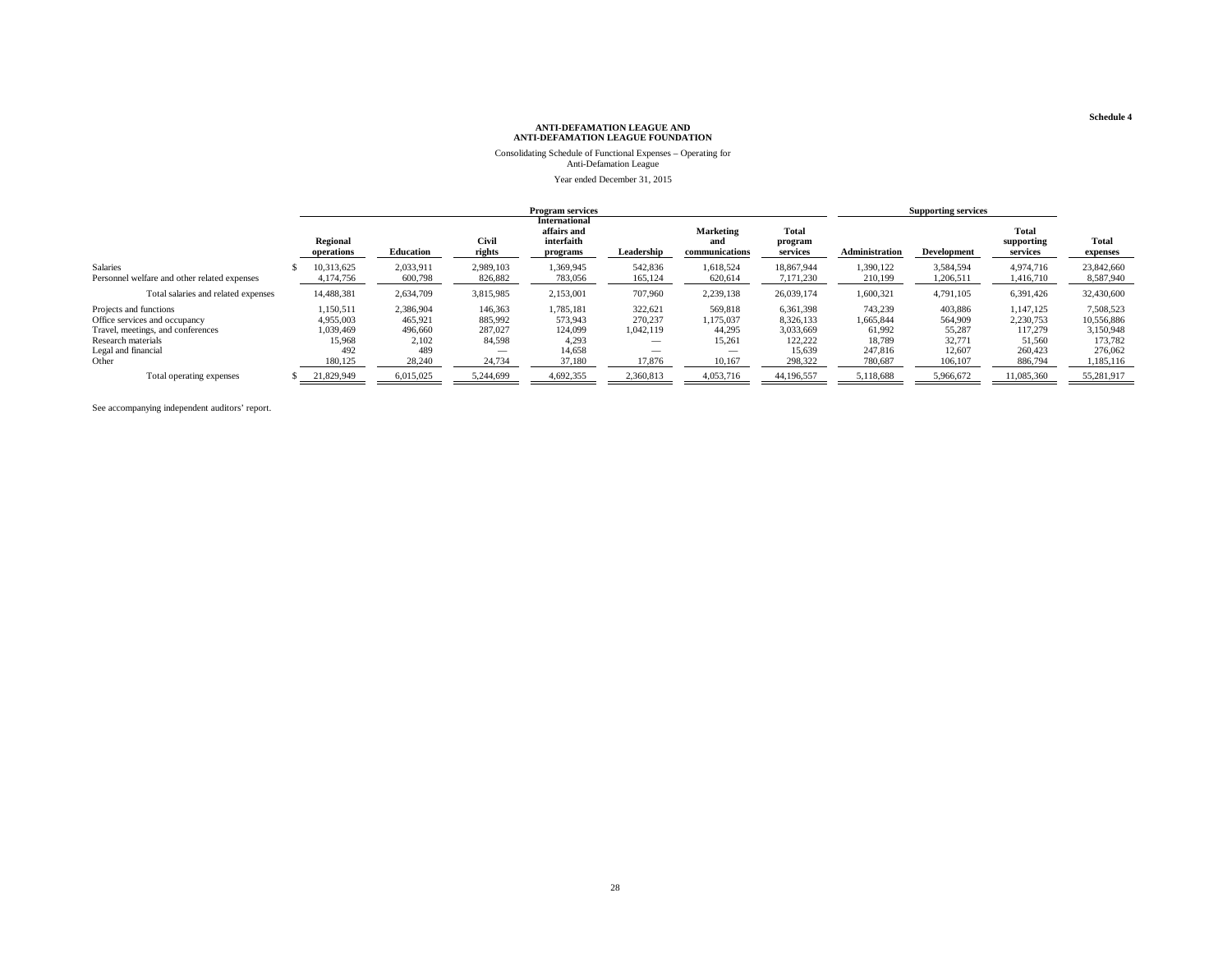Consolidating Schedule of Functional Expenses – Operating for Anti-Defamation League Foundation

Year ended December 31, 2015

|                                                                 | <b>Program services</b>  |                          |                  |                                                               |                          |                                    |                                     | <b>Supporting services</b> |                      |                                        |                          |
|-----------------------------------------------------------------|--------------------------|--------------------------|------------------|---------------------------------------------------------------|--------------------------|------------------------------------|-------------------------------------|----------------------------|----------------------|----------------------------------------|--------------------------|
|                                                                 | Regional<br>operations   | Education                | Civil<br>rights  | <b>International</b><br>affairs and<br>interfaith<br>programs | Leadership               | Marketing<br>and<br>communications | <b>Total</b><br>program<br>services | <b>Administration</b>      | Development          | <b>Total</b><br>supporting<br>services | <b>Total</b><br>expenses |
| <b>Salaries</b><br>Personnel welfare and other related expenses | 109.230<br>37,698        | 245.626<br>84,771        | 32,734<br>11,297 | 144,819<br>49,980                                             | 6,162<br>2,127           |                                    | 538,571<br>185,873                  | 944.459<br>325,953         | 1.403.072<br>484,229 | 2.347.531<br>810,182                   | 2.886.102<br>996,055     |
| Total salaries and related expenses                             | 146,928                  | 330,397                  | 44,031           | 194,799                                                       | 8,289                    |                                    | 724,444                             | 1.270.412                  | 1,887,301            | 3,157,713                              | 3,882,157                |
| Projects and functions                                          | 45,222                   | 101,692                  | 13,552           | 59,956                                                        | 2,551                    | $\overline{\phantom{m}}$           | 222,973                             |                            |                      |                                        | 222,973                  |
| Office services and occupancy                                   | 156,074                  | 54,626                   | 39,018           | $-$                                                           | $\overline{\phantom{a}}$ | $\overline{\phantom{m}}$           | 249.718                             | 500,074                    | 262,539              | 762,613                                | 1,012,331                |
| Travel, meetings, and conferences                               | $-$                      | $-$                      | $-$              | $-$                                                           | $\overline{\phantom{a}}$ | $\overline{\phantom{m}}$           |                                     | 171.159                    | 48.874               | 220,033                                | 220,033                  |
| Research materials                                              | $\overline{\phantom{a}}$ | $\overline{\phantom{a}}$ | $-$              | $-$                                                           | $\overline{\phantom{a}}$ |                                    | $\overline{\phantom{a}}$            |                            | 207,727              | 207,727                                | 207,727                  |
| Legal and financial                                             | $-$                      |                          | $-$              | $-$                                                           | $\overline{\phantom{a}}$ |                                    |                                     | 132,021                    | 664                  | 132,685                                | 132,685                  |
| Other                                                           |                          | $-$                      | –                | –                                                             | $\overline{\phantom{m}}$ | –                                  |                                     | 159,511                    | 206,882              | 366,393                                | 366,393                  |
| Total operating expenses                                        | 348,224                  | 486,715                  | 96,601           | 254,755                                                       | 10,840                   | –                                  | 1,197,135                           | 2,233,177                  | 2,613,987            | 4,847,164                              | 6,044,299                |

See accompanying independent auditors' report.

**Schedule 5**